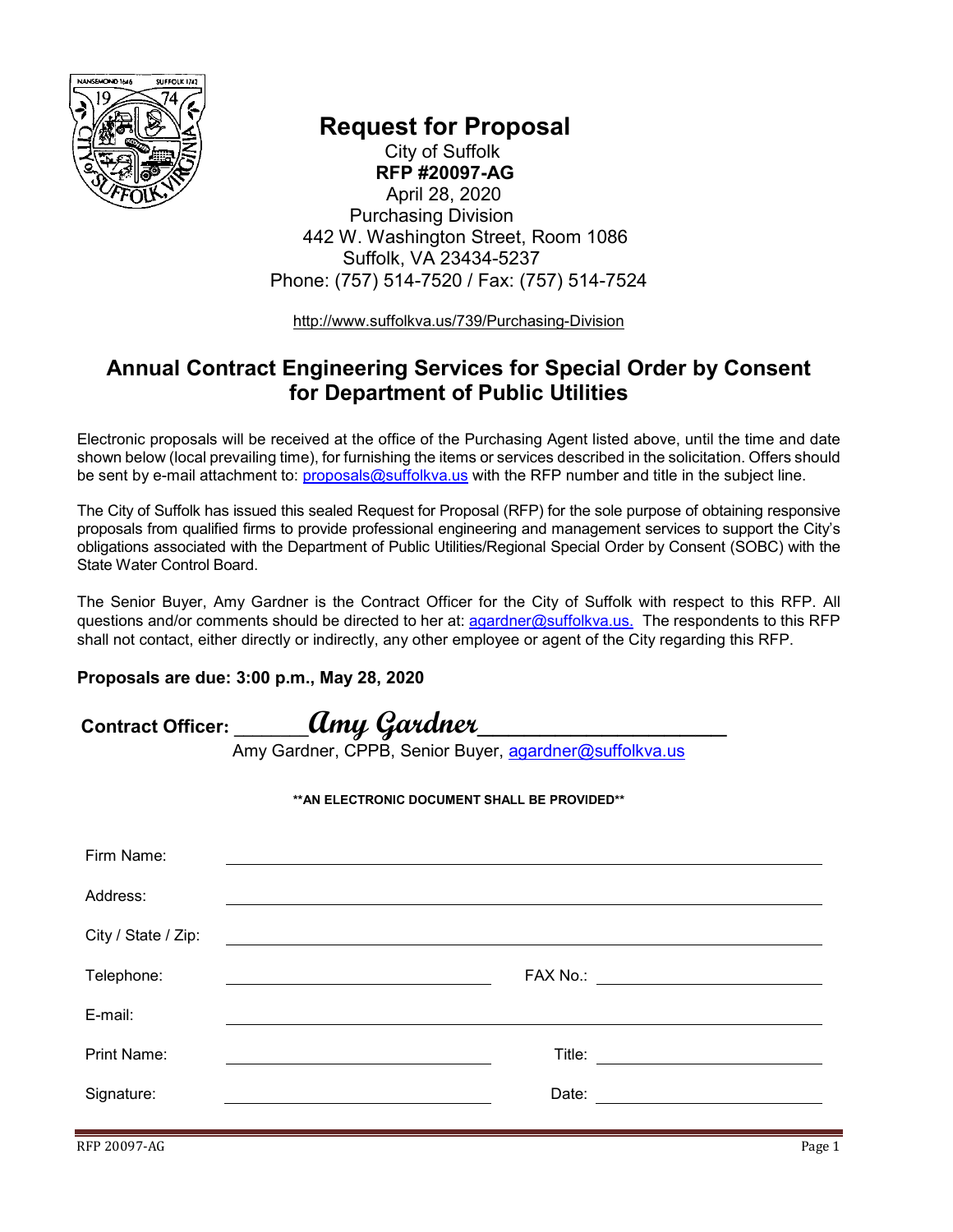In compliance with this Request for Proposals, and subject to all the conditions thereof, the Offeror, if the offer is accepted within one hundred and eighty (180) calendar days from the date of the receipt of proposals, to furnish any or all of the items and/or services upon which prices are quoted, at the price set, to be delivered at the time and place specified herein. The offeror's signature on the prior page certifies the offeror has read, understands, and agrees to all terms, conditions, and requirements of this Request for Proposals, and is authorized to contract on behalf of firm named in this RFP.

#### **SOLICITATION DOCUMENTS**

Request for Proposal documents are available on the Purchasing website: <http://apps.suffolkva.us/bids/> or on the Commonwealth's bid board (eVA), or at Demandstar.com. An e-mail request for the complete RFP form may be sent to the Contract Officer listed on the front page.

Questions concerning this project must be in writing (email is preferred) and addressed to the Contract Officer listed on the front page of this solicitation, and, should be received no later than five (5) business days preceding the date that the proposals are to be received. E-mail is the preferred method and will get a more timely response.

#### **ELECTRONIC BID SUBMITTAL**

An electronic document shall be submitted by e-mail attachment to [proposals@suffolkva.us](mailto:proposals@suffolkva.us) with the RFP number and title in the subject line. Electronic copies (CD or thumb drive) may be delivered to the Purchasing Office, 442 West Washington Street, Room 1086, Suffolk, Virginia prior to the closure date shown, if desired. Documents should be saved as a .pdf document and should conserve disk space to allow transfers of data. **ZIP files cannot be accepted**; they do not work in the City's system. To receive confirmation of receipt of proposal, send request to the contracting officer at [agardner@suffolkva.us.](mailto:agardner@suffolkva.us) Do NOT send proposal directly to contracting officer. Paper proposals will not be accepted. Do not send printed copies of proposal.

#### **IF YOU NEED ANY REASONABLE ACCOMMODATION FOR ANY TYPE OF DISABILITY IN ORDER TO PARTICIPATE IN THIS PROCUREMENT, PLEASE CONTACT THIS DIVISION AS SOON AS POSSIBLE.**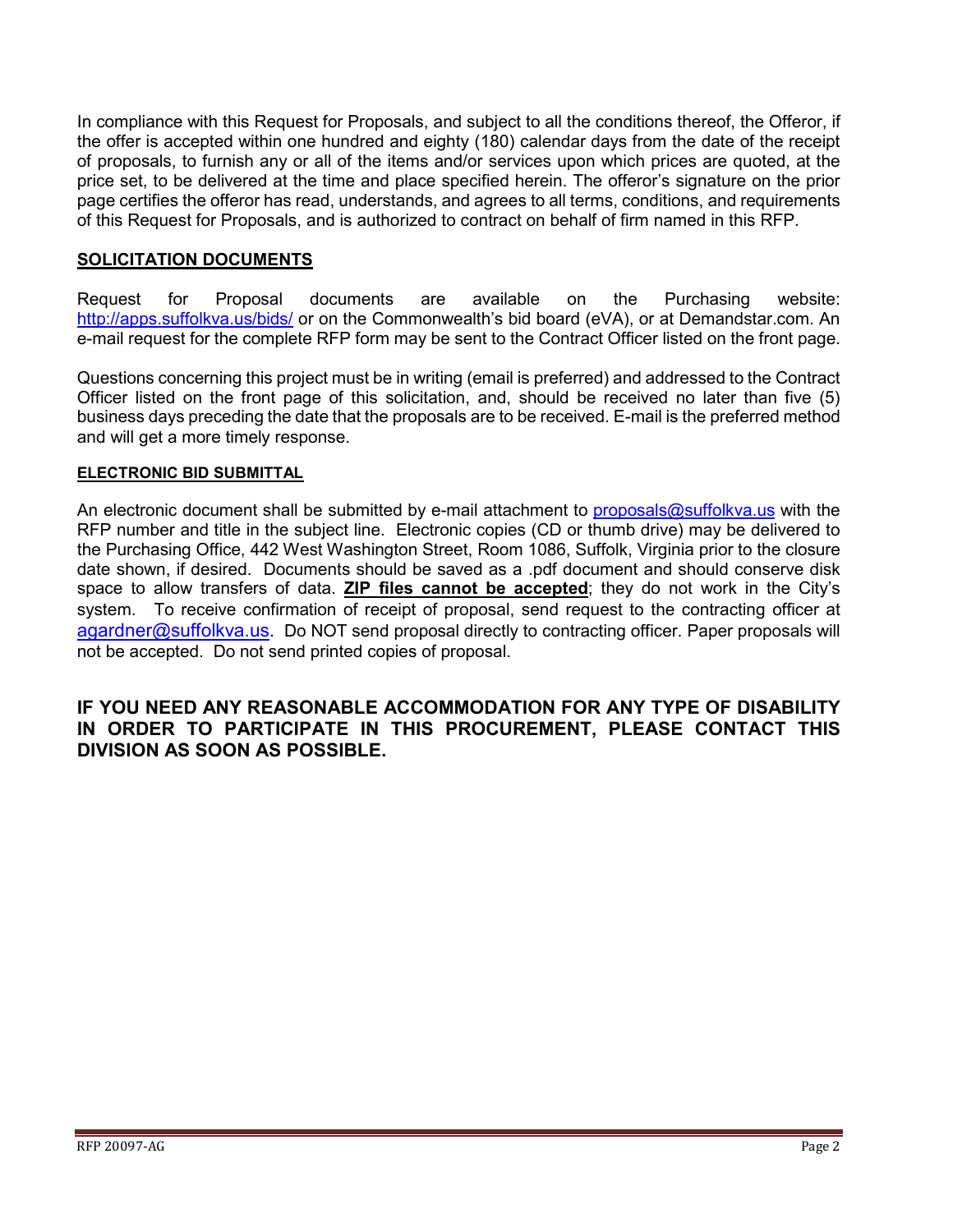# **REQUEST FOR PROPOSAL**

# **Annual Contract Engineering Services for Special Order by Consent for Department of Public Utilities**

## **SECTION/TITLE**

| 1.0 |  |  |  |
|-----|--|--|--|
| 2.0 |  |  |  |
| 3.0 |  |  |  |
| 4.0 |  |  |  |
| 5.0 |  |  |  |
| 6.0 |  |  |  |
| 7.0 |  |  |  |
| 8.0 |  |  |  |
| 9.0 |  |  |  |
|     |  |  |  |
|     |  |  |  |
|     |  |  |  |
|     |  |  |  |
|     |  |  |  |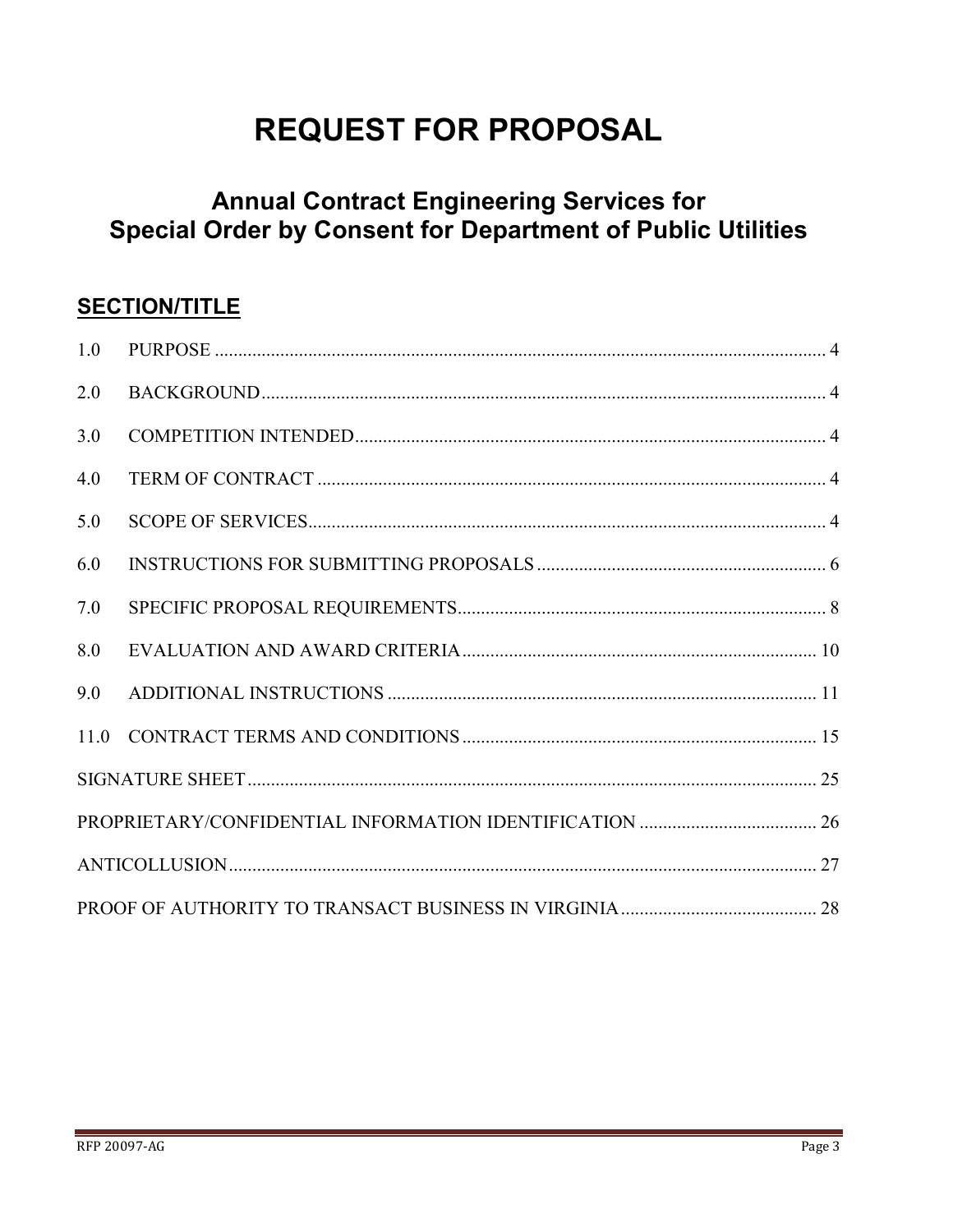#### <span id="page-3-0"></span>**1.0 PURPOSE**

The intent of this Request for Proposal is to obtain the services of a qualified professional engineering firm to provide engineering and management services to the Department of Public Utilities in support of the City's obligations under the State Water Control Board Special Order by Consent (SOBC). It is the intent of the City to establish a contract with a single firm.

#### <span id="page-3-1"></span>**2.0 BACKGROUND**

The City of Suffolk, along with the other localities served by Hampton Roads Sanitation District (HRSD), are signatories to the SOBC. HRSD is also a signatory to the Consent Decree. These regulatory enforcement actions place significant obligations on the City. It is the intent of this RFP to result in a contract with a qualified engineering firm to support the broad scope of efforts required to insure the City's ongoing compliance.

#### <span id="page-3-2"></span>**3.0 COMPETITION INTENDED**

It is the City's intent that this Request for Proposal (RFP) permits competition. It shall be the offeror's responsibility to advise the Senior Buyer in writing if any language requirement, specification, etc., or any combination thereof, inadvertently restricts or limits the requirements stated in this RFP to a single source. Such notification must be received by the Purchasing Agent not later than five (5) business days prior to the date set for acceptance of proposals.

#### <span id="page-3-3"></span>**4.0 TERM OF CONTRACT**

The contract shall cover the period beginning June 1, 2020, and continuing through May 31, 2021. This contract may be renewed based on the terms and conditions at the expiration of its term at the sole discretion of the City. Automatic renewals will occur for up to four (4) additional one-year periods through May 31, 2025. The right is further reserved by the City to not renew the resulting contract at the expiration of the anniversary date by furnishing the contractor with thirty (30) days written notice.

The initial first term is limited to one (1) year or when the cumulative total project fees reach the maximum cost authorized under Virginia Public Procurement Act §2.2-4303.1, whichever occurs first. Any unused amounts from the first contract term shall not be carried forward to the succeeding term.

Each contract shall have an option to extend the terms of the existing contract to all completion of any work undertaken, but not completed, during the term of the contract.

#### <span id="page-3-4"></span>**5.0 SCOPE OF SERVICES**

All services provided under this contract shall be performed in compliance with industry standards and all federal, state, and local laws, ordinances and regulations including the Environmental Protection Agency (EPA), Virginia Department of Environmental Quality (DEQ), Virginia Occupational Safety and Health (VOSH) and Occupational Health and Safety Administration (OSHA) rules and regulations.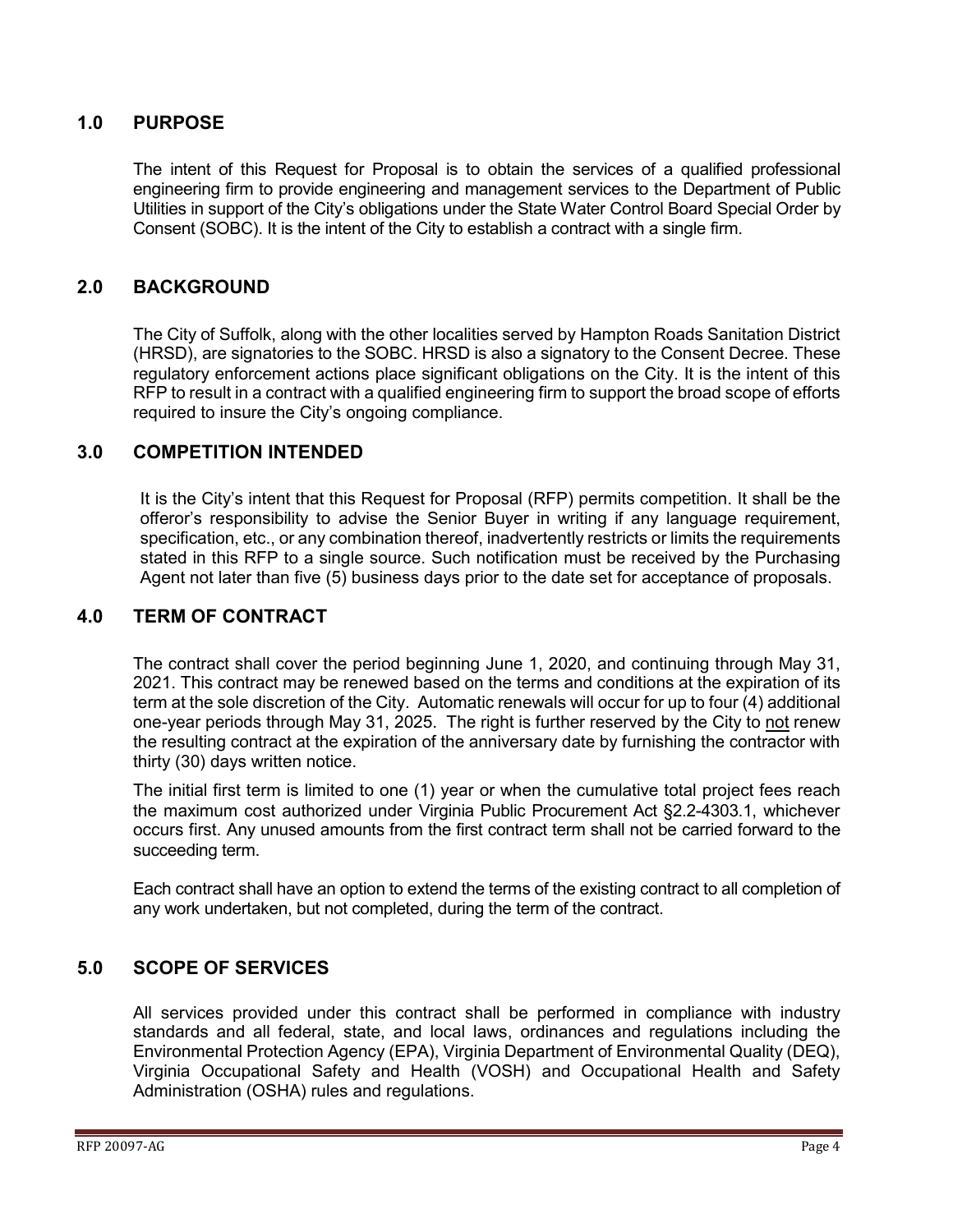Generally, the scope of services shall include all activities deemed necessary by the City to support the City's continued compliance with the requirements of and maintain the City's compliance with the SOBC.

The services to be provided shall include, but limited to, the following:

- 1. Program Management: Provide a broad range of management, engineering and technical services as requested by the City in support of the City's Consent Order obligations. Specific tasks may include, but are not limited to:
	- A. Development of annual reports which document activities related to the City's annual sanitary sewer system Maintenance, Operation, and Management (MOM) program.
	- B. Pump Station Find and Fix Program: Assist the City with the ongoing management of this program. Specific tasks may include, but are not limited to: preparation and evaluation of bid documents; reviewing contractor submittals; preparing work order scopes, estimates, work requests, pricing proposals and invoices; coordination of contractor work; and electronic documentation.
	- C. Collection System Find and Fix Program: Assist the City with the ongoing management of this program. Specific tasks may include, but are not limited to: preparation and evaluation of bid documents; reviewing contractor submittals; preparing work order scopes, estimates, work requests, pricing proposals and invoices; coordination of contractor work; and electronic documentation.
	- D. Support activities required to support the HRSD Regional Wet Weather Management Plan/Integrated Plan development efforts and other activities necessary to maintain regulatory compliance.
- 2. Sanitary Sewer Pump Station SCADA and Alarm Management Program: Assist the City with the ongoing management of this program. Specific tasks may include, but are not limited to: providing and maintaining the existing TELOG data/alarm loggers and the Enterprise Software Platform for the City; hosting and administering the web application to allow distributed viewing; participating in new pump station TELOG start-up testing and acceptance; managing the alarm text message system; and providing system maintenance as necessary.
- 3. Flow Monitoring Program: Assist the City with the ongoing management of this program. Specific tasks may include, but are not limited to: maintaining the flow monitoring program using the TELOG system; maintaining flow monitoring field equipment, pressure transducers, and pump station and collection system data from GIS to determine flow. Flow meters are utilized for the four vacuum stations. Maintain the rainfall monitoring system field hardware and data network. Provide forensic investigation when necessary for the elimination of operational issues.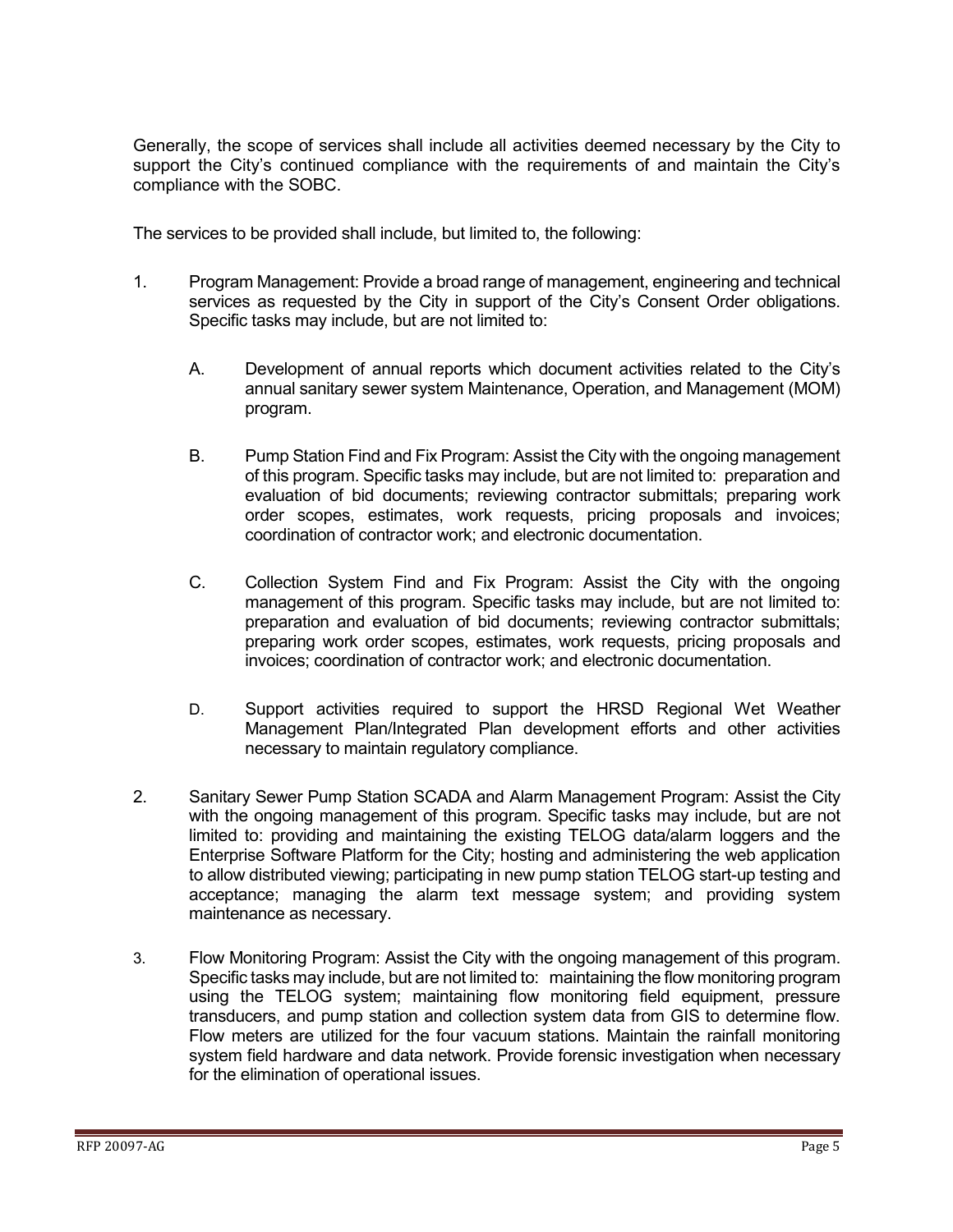- 4. Condition Assessment (CA) Program: Assist the City with the ongoing management of this program. Specific tasks may include, but are not limited to: archiving all historical CA data and the status of defects and associated repair history in an electronic, GIS based environment. Assist with the coordination and scheduling of CA activities such as smoke testing and dye testing.
- 5. Data Management Program: The City manages and stores data from all consent order activities in an electronic format. The data storage includes City servers, consultant servers, and remote storage servers. This data is frequently used to manage and inform operational decisions for the City's pump stations and sanitary sewer collection system. Assistance is required to continue to acquire, store, update, and evaluate the data. Examples include: management and troubleshooting of remote server data storage; sanitary sewer overflow data analysis; pump station operating data collection and analysis; and flow monitoring data collection and evaluation. Also included is the management and administration of the collection system hydrologic and hydraulic models that are used to support the City's efforts related to: new development flows; Capital Improvement Program development; and individual sanitary sewer basin peak flow reduction efforts. Where required, the Offeror shall provide a detailed data migration plan.

For each project proposed by the City, the successful offeror shall provide a written description of the services to be provided, the associated schedule for the completion of the services, and a fee proposal supported by man hours in each category. Fees and schedules for individual projects shall be subject to negotiation; if mutually acceptable terms are not achieved, the City reserves the right to obtain the necessary services from other sources. A separate Notice to Proceed shall be established for each project, subject to the availability of funds.

## <span id="page-5-0"></span>**6.0 INSTRUCTIONS FOR SUBMITTING PROPOSALS**

#### A. Submission of Proposals

An electronic document shall be submitted by e-mail attachment to [proposals@suffolkva.us](mailto:proposals@suffolkva.us) with the RFP number, title, and closing date in the subject line. Electronic copies may be delivered to the Purchasing Office, 442 West Washington Street, Room 1086, Suffolk, Virginia prior to the closure date shown, if desired. Documents should be saved as a .pdf document and should conserve disk space to allow transfers of data. **ZIP files cannot be accepted**; they do not work in the City's system. To receive confirmation of receipt of proposal, send request to the contracting officer at [agardner@suffolkva.us.](mailto:agardner@suffolkva.us) Do NOT send proposal directly to contracting officer.

The intent of using electronic submissions is to reduce paper usage and provide economical approaches while permitting the offeror to demonstrate their skills, education, experience, pricing, and ingenuity that would qualify them to be selected for interview.

Offerors so selected will be allowed to make a formal presentation of their qualifications and job approach, and may be selected for final negotiations of contract. Therefore, care should be given to address the issues relating to the criteria to follow.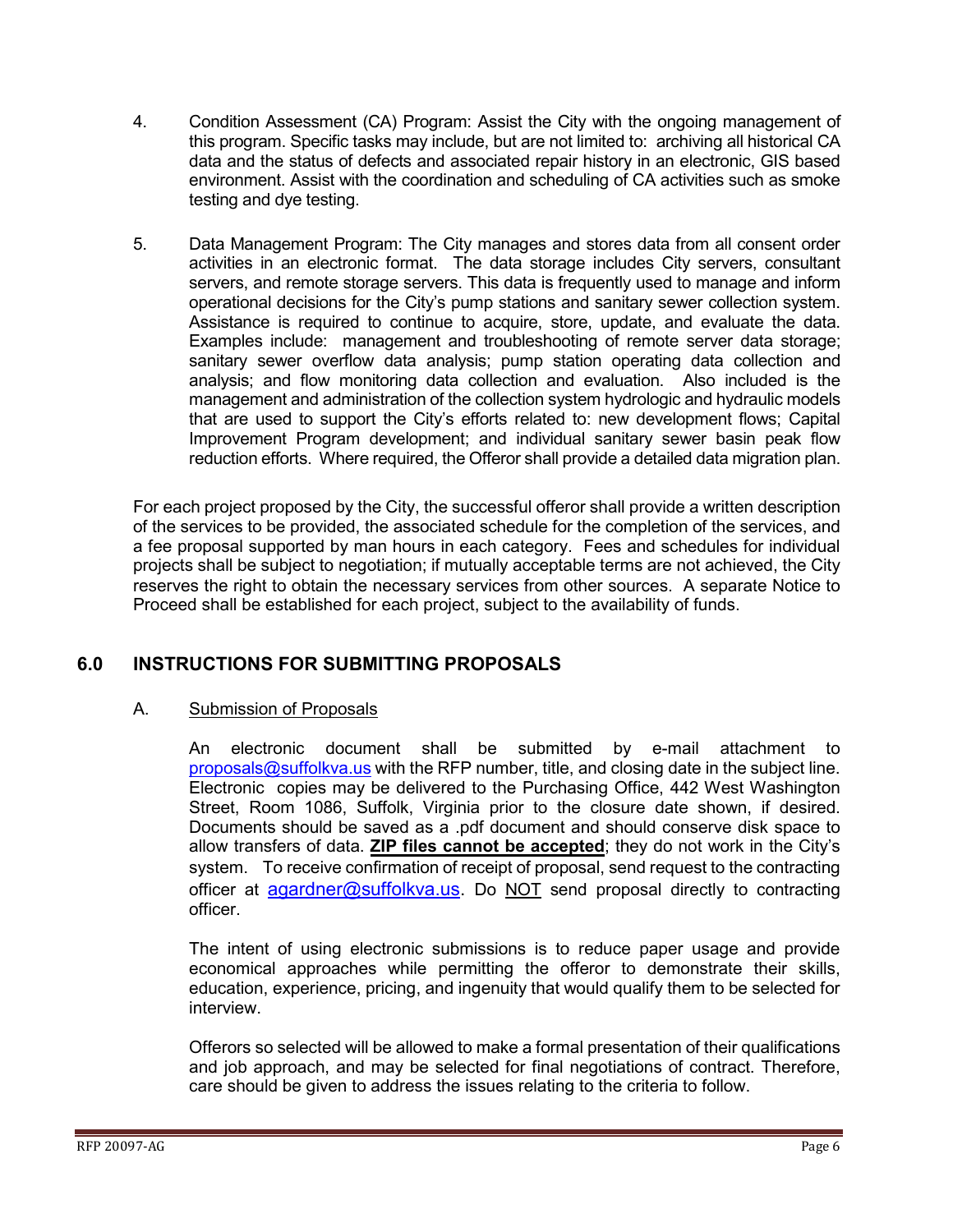Read the entire solicitation before submitting a proposal. Failure to read any part of this RFP shall not relieve any offeror from his or her contractual obligations.

#### B. Questions and Inquiries

Questions and inquiries pertaining to the Request for Proposals will be accepted from any and all firms via e-mail to  $aqardner@suffolkva.us$  or fax. Inquires must provide RFP number, title and acceptance date. Material questions will be answered by Addendum and will be posted on the City's website: <http://apps.suffolkva.us/bids/> and to all firms who receive the RFP provided that all questions are received five (5) days prior to opening date.

Amy Gardner, Senior Buyer, is the designated authorized spokesperson for the City of Suffolk with respect to this RFP. All questions and/or comments should be directed to her attention. The respondents to this RFP shall not contact, either directly or indirectly, any other employee or agent of the City regarding this RFP. This prohibition shall also extend to the Suffolk City Council and other elected City officials. Any such unauthorized contact may disqualify the offeror from the procurement.

#### C. Addendum and Supplement to Request

If it becomes necessary to revise any part of this request or if additional data are necessary to enable an exact interpretation of provisions of this request, an addendum will be issued. It is the responsibility of the offeror to ensure that he has received all addendums prior to submitting a proposal. All addenda can be downloaded from <http://apps.suffolkva.us/bids/>

#### D. Firm Pricing for City Acceptance

Offers made during negotiation must be honored for City acceptance for 180 days from the date of offer.

#### E. Proprietary Information

Trade secrets or proprietary information submitted by an offeror in connection with this solicitation shall not be subject to disclosure under the Virginia Freedom of Information Act; however, the offeror must invoke the protections of this section prior to or upon submission of the data or other materials, and must clearly identify the data or other materials to be protected and state the reasons why protection is necessary. Offerors shall not mark sections of their proposal as proprietary if they are to be part of the award of the contract and are of a "Material" nature. Any propriety information must be listed on the attached "Proprietary/confidential Information Identification" form and submitted with the proposal. An all-inclusive statement that the entire proposal is proprietary will result in rejection of the proposal.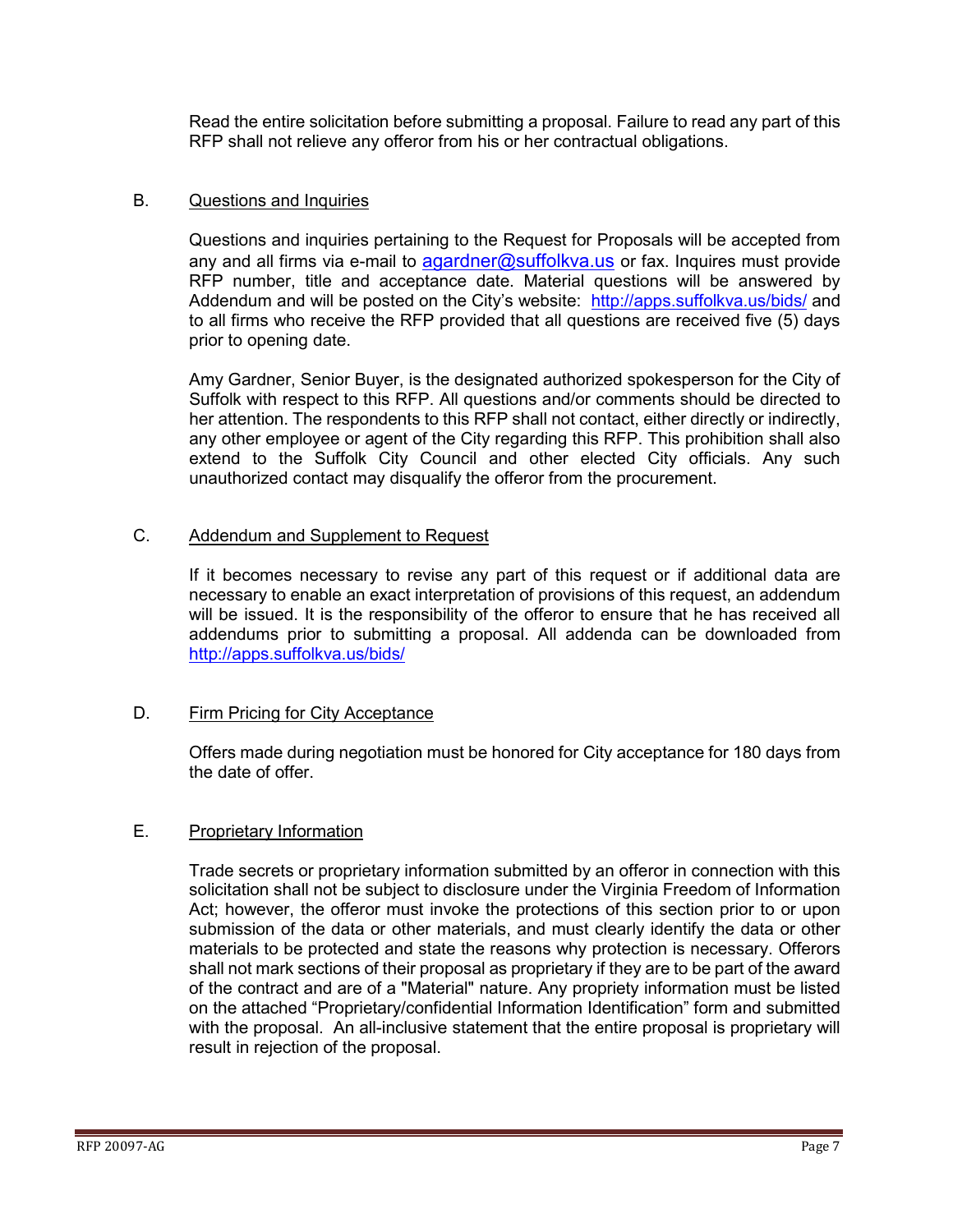#### F. Authority to Bind Firm in Contract

Proposals must give full firm name and address of offeror. Failure to sign proposal may disqualify it. Person signing proposal should show title or authority to bind his firm in a contract.

#### G. Preparation and Submission of Proposals

- 1. All proposals shall be signed by the individual or authorized principals of the firm.
- 2. All attachments to the Request for Proposal requiring executing by the firm are to be returned with the proposals.
- 3. Proposals are to be submitted electronically; title shall indicate the RFP number, time and date of public acceptance, and the title of the proposal.
- 4. It is the Offeror's responsibility that the proposals are received by the Purchasing Division BEFORE the hour specified on the opening date. Requests for extensions of this time and date will not be granted. Proposals or unsolicited amendments to proposals received by the City after the acceptance date will not be considered.

#### H. Miscellaneous Requirements

- 1. The City will not be responsible for any expenses incurred by a firm in preparing and submitting a proposal. All proposals shall provide a straightforward, concise delineation of the firm's capabilities to satisfy the requirements of this request. Emphasis should be on completeness and clarity of content.
- 2. Offerors who submit a proposal in response to this RFP may be required to make an oral presentation of their proposal. The Purchasing Division will schedule the time and location for this presentation.
- 3. The contents of the proposal submitted by the successful offeror and this RFP will become part of any contract awarded as a result of the Scope of Services contained herein. The successful firm will be expected to sign a contract with the City.
- 4. The City reserves the right to reject any and all proposals received by reason of this request, or to negotiate separately in any manner necessary to serve the best interests of the City.

## <span id="page-7-0"></span>**7.0 SPECIFIC PROPOSAL REQUIREMENTS**

Proposals shall contain enough information and detail to allow the City of Suffolk to evaluate the Offeror's capabilities for providing the required services. The City reserves the right to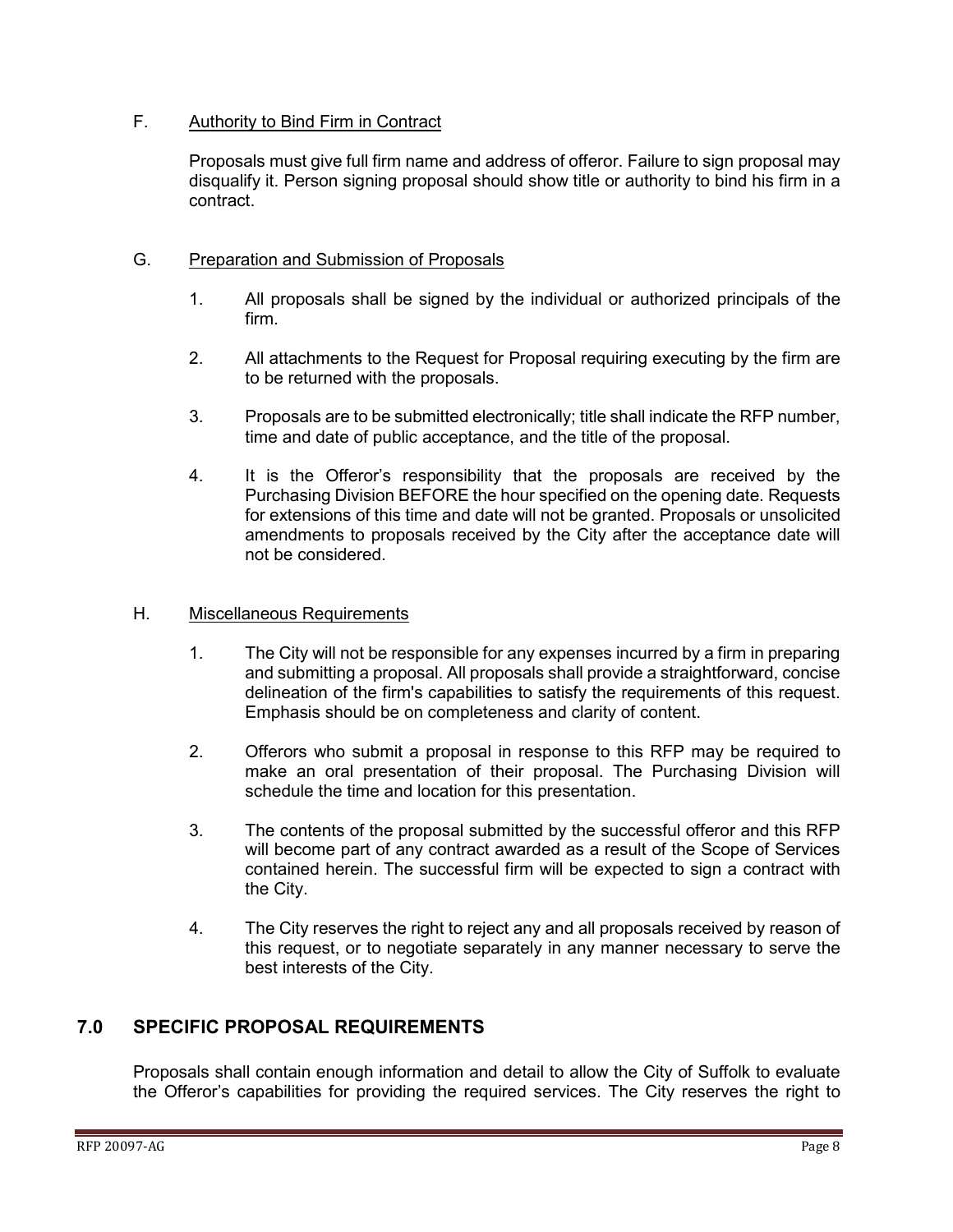request clarification of information submitted and to request additional information if deemed necessary. Proposals are limited to 30 single-sided or 15 double-sided 8-1/2" x 11" pages. The title page, table of contents, cover letter, resumes, and required forms are not included in the page count. Resumes and required forms shall be included in an appendix. Offerors are required to submit the following items in the format provided as a complete proposal.

#### A. Cover Letter

The offeror will complete and submit the signed Cover Sheet (Page 1) and submit it with a brief cover letter. The cover letter should summarize key elements of the proposal. An individual authorized to bind Offeror must sign the letter and Signature Sheet, as well. Indicate the address and telephone number of the Contractor's office.

#### B. Background and Project Summary Section

This section should describe your understanding of the City, the work to be performed, and the objectives to be accomplished. Refer to the "Scope of Services" Section of this RFP.

#### C. Methodology Section

Provide a detailed description of the approach and methodology to be used to accomplish the "Scope of Services" of this RFP. The Methodology Section should include the following:

- 1. An implementation plan that describes in detail (a) the methods, including controls by which your firm manages projects of the type sought by this RFP; (b) methodology for soliciting and documenting view of internal and external stakeholders: and (c) any other project management or implementation strategies or techniques that the respondent intends to employ in carrying out the work.
- 2. Detailed description of efforts your firm will undertake to achieve client satisfaction and to satisfy the requirements of the "Scope of Services" Section.
- 3. Detailed description of specific tasks you will require from City staff. Explain what the respective roles of City staff and your staff would be to complete the tasks specified herein.

#### D. Staffing Section

Provide a list of individual(s) who will be working on this project and indicate the level/title of each member, and the function that each will perform. Include a resume for each designated individual, to include licenses, certifications, and participation on referenced projects and their specific responsibilities with respect to the "Scope of Services."

#### E. Qualifications

The information requested in this section should describe the qualifications of the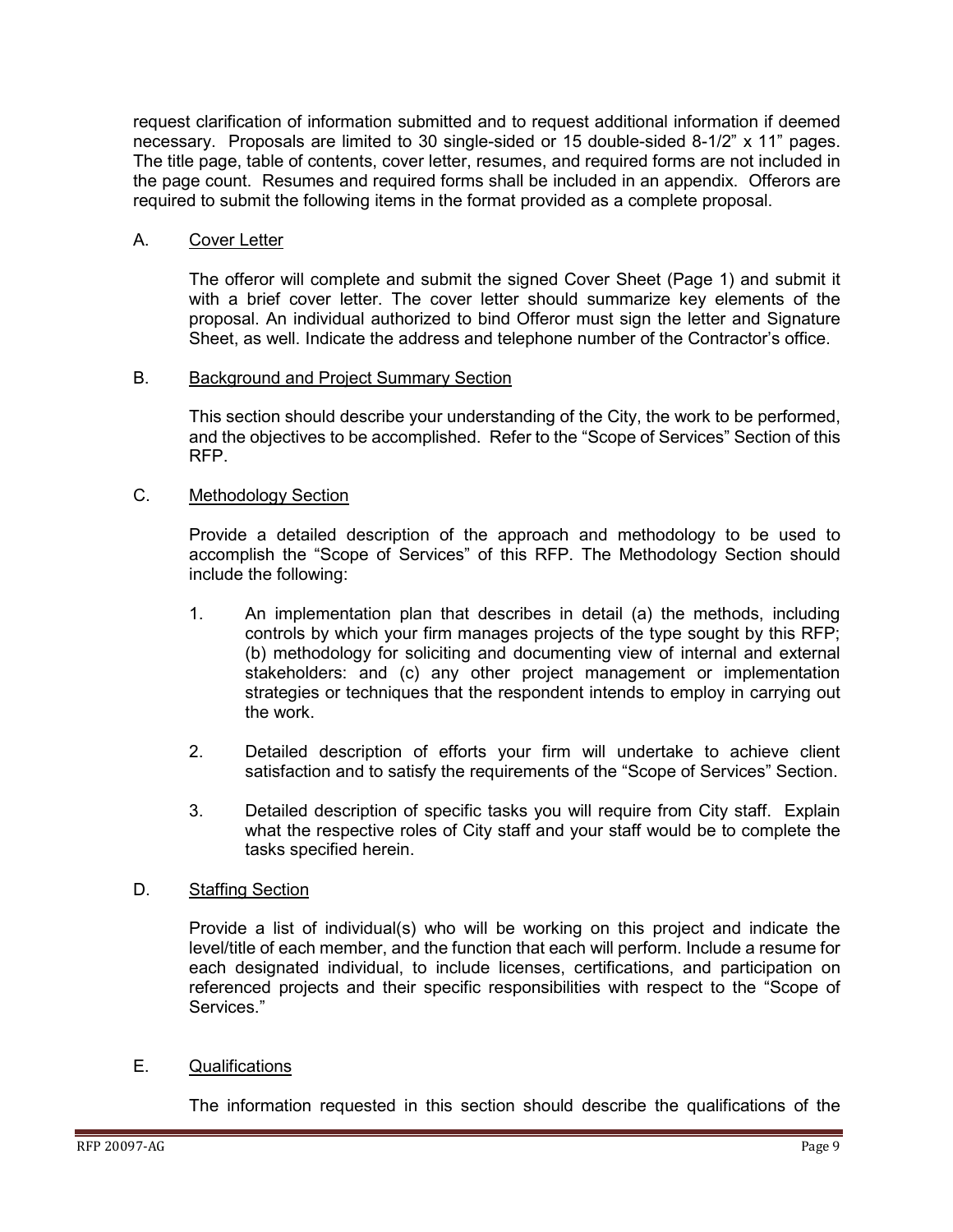offerer, key staff, and subcontractors performing projects within the past five (5) years that are similar in size and scope to that requested in the RFP. Information shall include the following:

- 1. A summary of the firm's demonstrated capability, including length of time that the firm has provided the services being requested herein.
- 2. Provide at least three (3) local references that received similar services from your organization. The City reserves the right to contact any the organizations or individuals listed. Information shall include:
	- Client name
	- Project description/summary
	- Project start and end dates
	- Client project manager name, email, and telephone number

#### F. Format

Proposal should be submitted in the following format:

- Cover Sheet and Cover Letter (A)
- Proposal sequenced in accordance with Paragraphs B-E above
- City forms as follows: (All forms must be signed.)
	- o *Signature Sheet (Page 25)*
	- o *Propriety/Confidential Information Identification (Page 26)*
	- o *Anticollusion/Nondiscrimination/Drug Free Workplace Clauses (Pg. 27)*
	- o *Proof of Authority to Transact Business in Virginia (Page 28)*

#### <span id="page-9-0"></span>**8.0 EVALUATION AND AWARD CRITERIA**

The City's Evaluation Committee shall review each proposal and verify the claims and credentials of each offeror. Selection will be made for each proposal on the basis of the criteria listed below. Weights to each rating will be applied as indicated below:

- Qualifications, credentials, and related experience of the Offeror's key personnel. Established working relationships as a project team on similar jobs (Weight: 20%)
- Adequacy and availability of support resources (Weight: 20%)
- Quality of prior work, including design efficiencies, timeliness and cost control (Weight: 20%)
- Approach to the task/operational plan (Weight: 30%)
- Overall quality and completeness of proposal based on the submittal requirements (Weight: 10%)

Once each member of the Evaluation Committee has independently read and rated each proposal and completed an evaluation matrix for each offeror, a composite preliminary rating will be developed which indicates the group's collective ranking of the highest rated proposals in a descending order. The preliminary rating will be used to select the firms for further consideration—the short-list.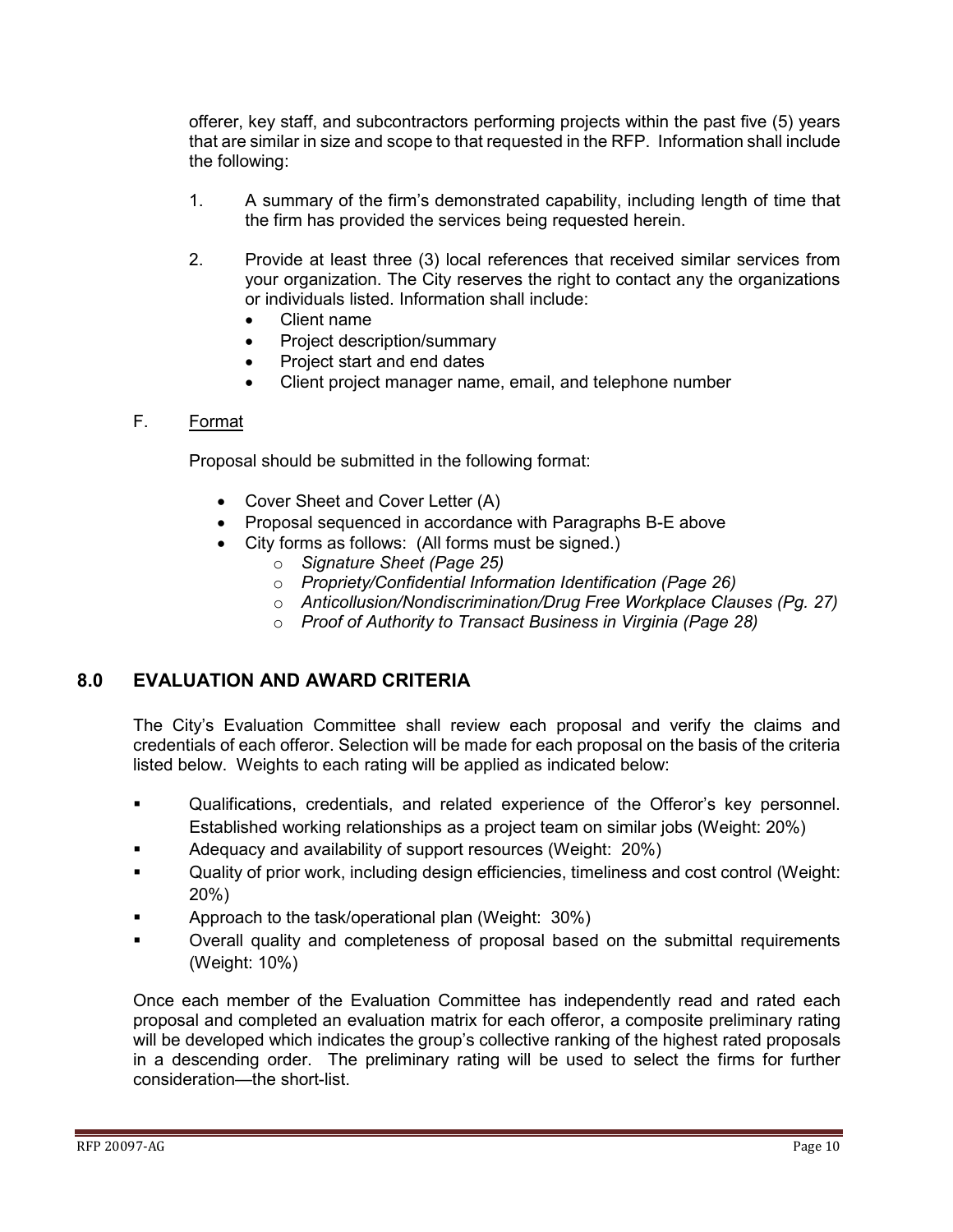At this point, the Evaluation Committee will conduct interviews and/or discussions with the top ranked firms, usually the top three (3) to five (5) depending upon the number of proposals received.

After the interviews, the Evaluation Committee will finalize the rankings based on the firms' presentations. Final negotiations for a binding fee will begin with the top ranked firm. If a contract acceptable to the City cannot be negotiated at rates that are considered fair and reasonable, negotiations shall be terminated with that firm, and negotiations will be conducted with the next ranked firm, and so on, as required under the Virginia Public Procurement Act. The rankings shall remain confidential until after the contract award.

Should the City determine, in its sole discretion, that only one offeror is qualified, or that one offeror is clearly more highly qualified than the other under consideration, a contract may be negotiated and awarded to that offeror. The file will show the Committee's reason for basis of selection.

The successful firm will be expected to enter into a contract with the City of Suffolk based upon their submittal, any additional negotiated terms, and best and final pricing. The successful firm shall be expected to execute and return the contract documents to the City within ten (10) business days of receipt.

### <span id="page-10-0"></span>**9.0 ADDITIONAL INSTRUCTIONS**

- 1. **Use of Form**: All proposals should be submitted in electronic (.pdf) format in accordance with this form. The offeror may attach/scan other information as required to the electronic document that will be made a part of the proposal. Electronic submittals on CD, DVD, flash drives, or other electronic media will be accepted if delivered prior to the closing time. The preferred method is by an attachment to an email addressed to: [proposals@suffolkva.us.](mailto:proposals@suffolkva.us) ZIP files cannot be accepted.
- 2. **Submittals**: Except as noted above, all proposals shall be sent as an attachment to email to: [proposals@suffolkva.us.](mailto:proposals@suffolkva.us) The subject line must show the proposal number and title.
- 3. **Late Proposals**: Proposals, if received by the City's Purchasing Division ("Purchasing") after the date and time specified, will not be considered. It will be the responsibility of the offeror to see that their proposal is received by Purchasing as specified. There will be no exceptions. Electronic proposals show the date and time sent. This must be prior to the closing date published on the front cover.
- 4. **City Hall Closure**: Should the City's electronic networks connectivity prevent receipt of proposals at the time of the scheduled proposal closing, the proposals will be accepted and opened on the next business day of the City, at the original scheduled hour, or as soon as connectivity is restored during normal business hours.
- 5. **Competition Intended**: It is the City's intent that this RFP permits competition. It shall be the offeror's responsibility to advise the Contract Officer in writing if any language requirement, specification, terms, conditions, or any combination thereof, inadvertently restricts or limits the requirements stated in this RFP to a single source. Such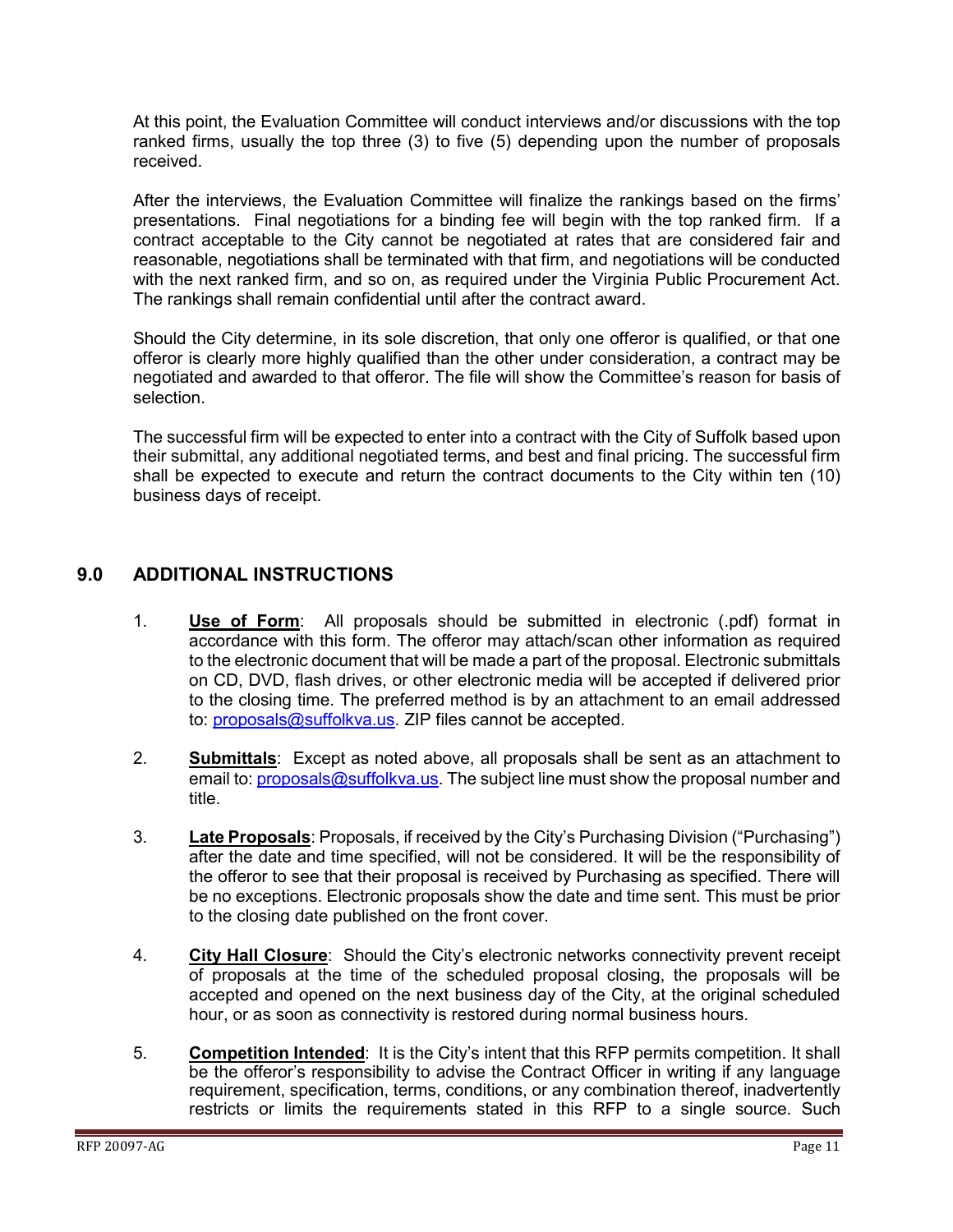notification must be received by the Contract Officer prior to the date set for proposals to close.

- 6. **Contract Quantities**: The quantities specified in the RFP are estimates only unless otherwise clearly noted, and are given for the information of Offeror and for the purpose of proposal evaluation. They do not indicate the actual quantity that will be required, since such volume will depend upon requirements that may develop during the contract period. Quantities shown shall not be construed to represent any amount which the City shall be obligated to purchase under the contract, or relieve the offeror of his obligation to fill all orders placed by the City, except as clearly noted.
- 7. **Delivery**: The time of delivery of services must be stated in definite terms. If time of delivery for different goods and/or services varies, the offeror shall so state.
- 8. **Offeror's Qualifications**: Only proposals from established offerors for work similar in scope to work herein shall be considered; the City reserves the right to request specific reference information prior to award. Offeror shall demonstrate that they have adequate and appropriate manpower, tools and equipment to respond and perform in accordance with the provisions herein.

The City may, at its option, disqualify an offeror and reject its proposal for cause. Reasons deemed to be sufficient for this action shall include, but not be limited to, the following:

- Evidence of collusion among offerors.
- **Receipt of more than one proposal on any project from an individual, or from a** corporation. This restriction does not apply to sub-consultants
- Default on any previous contract.
- For unreasonable failure to complete a previous contract within the specified time or for being in arrears on an existing contract without reasonable cause for being in arrears.
- Inability to perform as revealed by an investigation of the offeror's financial statement, experience and/or plant and equipment.
- Offeror does not meet project-specific requirements, as identified in the solicitation.
- 9. **Pricing to be F.O.B. Destination – Freight Allowed**: Pricing shall be F.O.B. destination-freight included for all competitive proposals. F.O.B. Destination-Freight Included shall include all shipping costs to the City location(s) at the unit cost. No additional shipping charges shall be allowed.
- 10. **Samples**: Samples, when requested, must be furnished free of expense, and upon request, if not destroyed, will be returned at the offeror's risk and expense.
- 11. **Silence of Specifications**: The apparent silence of these specifications and any supplemental specifications as to any detail or the omission from the specifications of a detailed description concerning any point shall be regarded as meaning that only the best commercial practices are to prevail and correct type, size and design are to be used. All interpretations of these specifications shall be made on the basis of this statement.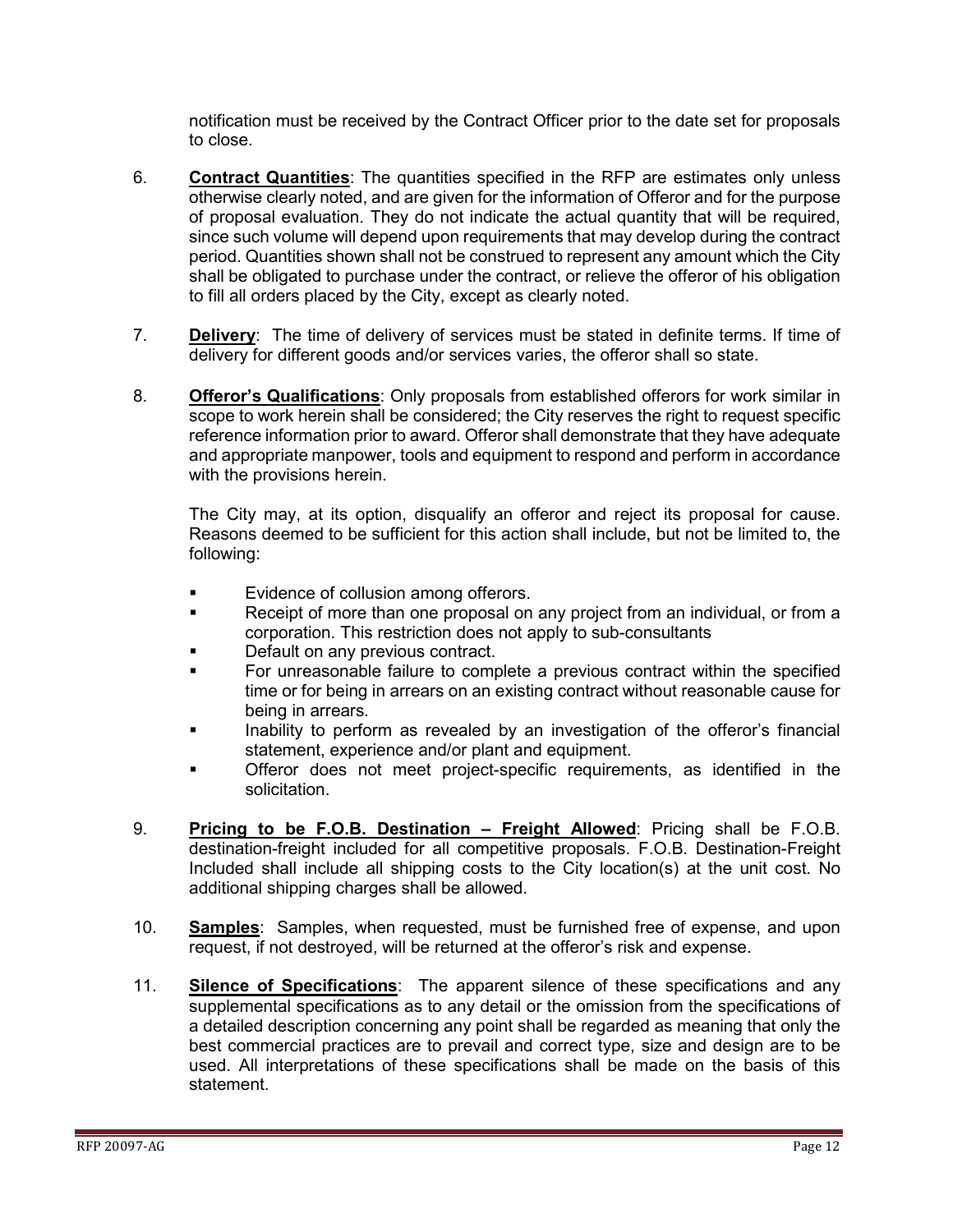- 12. **Capacity of Offeror:** All proposals must be signed by a responsible officer or employee having the authority to bind the firm in contract. The offeror agrees that its contract performance shall be in strict conformance with the contract documents.
- 13. **Rights to Damages**: By signing its proposal, the offeror assigns to the City any and all rights that it may have under the antitrust laws of the United States and the Commonwealth of Virginia in any way arising from or pertaining to this proposal. This provision is remedial in nature and is to be liberally construed by any court in favor of the City.
- 14. **Anti-collusion**: The offeror certifies by signing its proposal that the proposal is made without prior understanding, agreement, or accord with any other person or firm submitting a proposal for the same goods and/or services and that this proposal is in all respects bona fide, fair, and not the result of any act of fraud or collusion with another person or firm engaged in the same line of business or commerce. Any false statement hereunder may constitute a felony and can result in a fine and imprisonment, as well as civil damages. Should sub-consultants have interest in multiple submittals, this clause does not apply except when an act of collusion or fraud has occurred.
- 15. **Contact Prohibition**: Direct contact with City departments other than Purchasing, on the subject of this proposal is expressly forbidden except with the foreknowledge and permission of the Contract Officer. Violation may result in a determination that your firm is ineligible for an award.

All questions shall be in writing to the Contract Officer shown on the title page of the proposal. The respondents to this RFP shall not contact, either directly or indirectly, any other employee or agent of the City regarding this RFP. This prohibition shall also extend to the Suffolk City Council and locally elected officials. Any such unauthorized contact may disqualify the offeror from this procurement.

- 16. **Debarment Status**: By submitting a proposal, offerors certify that they are not currently debarred by the Commonwealth of Virginia from submitting proposals or proposals on contracts for the type of goods and/or services covered by this solicitation, nor are they an agent of any person or entity that is currently so debarred.
- 17. **Ethics in Procurement**: Offeror must provide written disclosure with their proposal if one of its officers, directors, trustees, partners, employees, or lenders is an employee or officer of the City of Suffolk or an immediate family member of the employee or officer (as defined by Section 2.2-4368 of the Virginia Procurement Act) who is involved personally or substantially participates in procurement transactions or owns or controls an interest of more than three percent (3%) of the company or receives more than \$5,000 annually from the Offeror.
- 18. **Addenda**: If issued, addenda to this solicitation will be posted on the Purchasing website [http://apps.suffolkva.us/bids/bid\\_search\\_all.jsp](http://apps.suffolkva.us/bids/bid_search_all.jsp) It is the offeror's responsibility to check the website or contact the Purchasing Division prior to the submittal deadline to ensure that the Offeror has a complete, up-to-date package. Acknowledgement of all issued Addenda shall be indicated in the proposal.
- 19. **Withdrawal of Proposals**: Proposals may be withdrawn (cancelled) any time prior to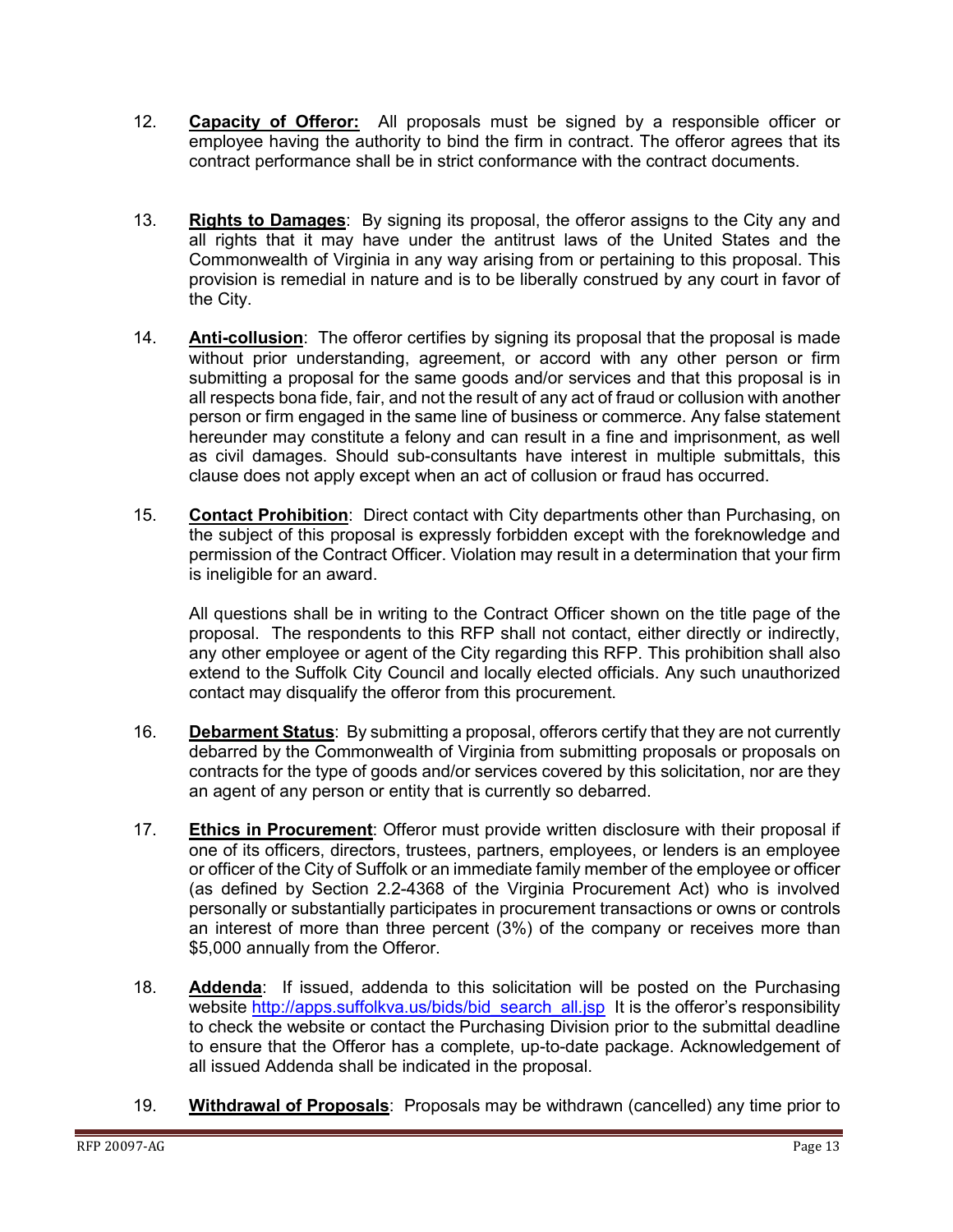the closing time and date. Withdrawal of proposals may be accomplished by submitting such request in writing on the issuing company's letterhead either by email, in person, or by certified mail.

- 20. **Award**: Award will be made to the offeror considered by the City's sole determination after following the procedure outlined herein. The process used for this solicitation shall be Competitive Negotiation for Professional Services as outlined in the Virginia Public Procurement Act.
- 21. **Announcements**: Upon the award or the announcement of the decision to award a contract, the City will publicly post such notice on the electronic bulletin board located outside of the Purchasing Division and on the Purchasing web site: [www.suffolkva.us/bids/.](http://www.suffolkva.us/bids/)
- 22. **Offer/Acceptance**: Each proposal is received with the understanding that the acceptance in writing by the City of the offer to furnish any or all of the goods and/or services described therein, shall constitute a contract between the Offeror and the City, which shall bind the offeror to furnish and deliver the goods and/or services quoted at the prices stated and in accordance with the conditions of the accepted proposal; and the City on its part to order from such offeror, except for causes beyond reasonable control; and pay for, at the agreed prices, all goods and/or services specified and delivered.
- 23. **City's Rights**: The City reserves the right to reject any and all proposals, and to waive any informality if it is determined to be in the best interest of the City.
- 24. **Appeals Procedure**: Upon offeror's request, administrative appeals information will be provided that shall be used for hearing protests of a decision to award, or an award, appeals from refusal to allow withdrawal of proposals, appeals from disqualification, appeals for debarment or suspension, or determination of non-responsibility and appeals from decisions or disputes arising during the performance of a contract. To be timely all appeals shall be made within the time periods set forth by the Virginia Public Procurement Act, §2.2-4357, *et seq*. Contact the Contract Officer at once for assistance.
- 25. **Additional Conditions**: The Contract Terms and Conditions and all Instructions in this solicitation are intended to apply to the resulting contract and shall supersede any conflicting terms in the Offeror's proposal. Any additional conditions an offeror intends be considered must be submitted with the proposal and noted as an exception. Such exceptions may result in a finding that the submittal is 'non-responsive' to the proposal, negating possibility of an award to that offeror. Contractual documents submitted by the successful firm after an award will not be accepted.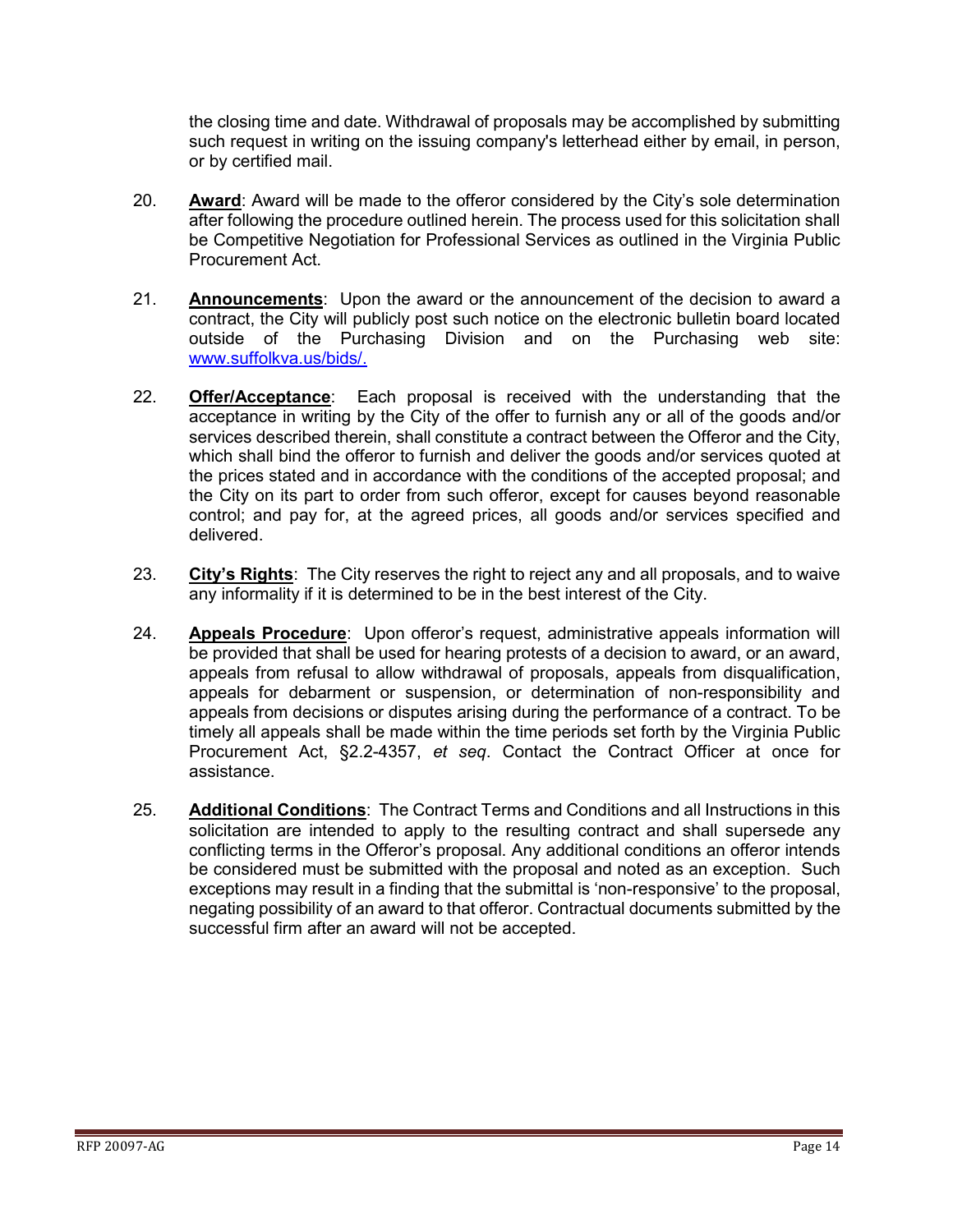### <span id="page-14-0"></span>**11.0 CONTRACT TERMS AND CONDITIONS**

- 1. **Conflict**: In the event of a conflict between the contract documents, including these Contract Terms and Conditions, the final executed contract documents shall control.
- 2. **Alien employment**: Consultant certifies that he does not and shall not during the performance of the contract for goods and services in the Commonwealth, knowingly employ unauthorized aliens as defined in the federal Immigration Reform and Control Act of 1986, as amended.
- 3. **Anti-Discrimination**: The Consultant certifies to the City that they will conform to the provisions of the Federal Civil Rights Act of 1964, as amended, as well as the Virginia Fair Employment Contracting Act of 1975, as amended, where applicable, the Virginians with Disabilities Act, the Americans with Disabilities Act and §2.2-4311 of the Virginia Public Procurement Act (VPPA). If the award is made to a faith-based organization, the organization shall not discriminate against any recipient of goods, services, or disbursements made pursuant to the contract on the basis of the recipient's religion, religious belief, refusal to participate in a religious practice, or on the basis of race, age, color, gender or national origin and shall be subject to the same rules as other organizations that contract with public bodies to account for the use of the funds provided; however, if the faith-based organization segregates public funds into separate accounts, only the accounts and programs funded with public funds shall be subject to audit by the public body. (Code of Virginia 2.2.4343.1E).

The following provisions apply to all contracts over \$10,000:

- 1. During the performance of this contract, the Consultant agrees as follows:
	- a. The Consultant will not discriminate against any employee or applicant for employment because of race, religion, color, sex, national origin, age, disability, service disabled veterans or any other basis prohibited by state law relating to discrimination in employment, except where there is a bona fide occupational qualification reasonably necessary to the normal operation of the Consultant. The Consultant agrees to post in conspicuous places, available to employees and applicants for employment, notices setting forth the provisions of this nondiscrimination clause.
	- b. The Consultant, in all solicitations or advertisements for employees placed by or on behalf of the Consultant, will state that such Consultant is an equal opportunity employer.
	- c. Notices, advertisements and solicitations placed in accordance with federal law, rule or regulation shall be deemed sufficient for the purpose of meeting these requirements.
- 2. The Consultant will include the provisions of the foregoing paragraphs a, b, and c above in every subcontract or purchase order over \$10,000, so that the provisions will be binding upon each subcontractor or vendor.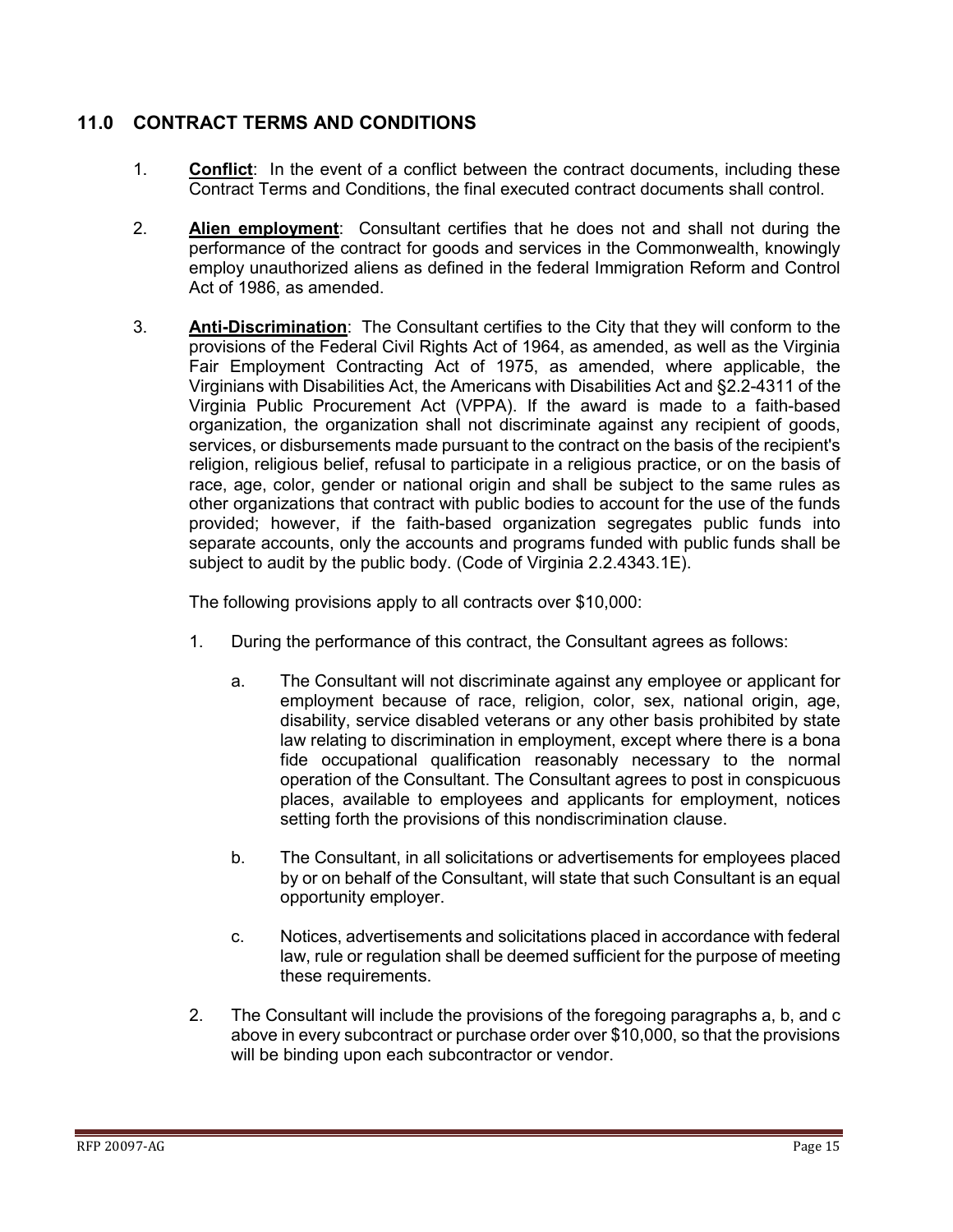- 4. **Assignment of Contract:** A contract shall not be assignable by the Consultant in whole or in part without the written consent of the City.
- 5. **Availability of Funds**: A contract shall be deemed in force only to the extent of appropriations available to each department for the purchase of such goods and/or services. The City's extended obligations on those contracts that envision extended funding through successive fiscal periods shall be contingent upon actual appropriations for the following years.
- 6. **Changes and Additions**: It shall be the responsibility of the Consultant to notify the City, in writing, of any necessary modifications or additions in the Scope of the contract. Compensation for changes or additions in the Scope of the contract will be negotiated and approved by the City, in writing.

It is understood and agreed to by both the City and the Consultant that such modifications or additions to the contract shall be made only by the full execution of the City's standard Contract change order form. Furthermore, it is understood and agreed by both parties that any work done by the Consultant on such modification or addition to the contract prior to the City's execution of its standard Contract change order form shall be at the total risk of the Consultant and said work may not be compensated by the City.

- 7. **Conflicts of Interests**: The Consultant shall not accept or receive commissions or other payments from third parties for soliciting, negotiating, procuring, or effecting insurance on behalf of the City. The City may not procure supplies, equipment, materials or other goods from a Consultant on the same project.
- 8. **Consultant's Failure to Perform**: Failure of the Consultant to perform the contract by reason of the City's non-acceptance of additional conditions submitted after the award shall result in termination of the contract by the City, and may result in debarment of the Consultant for a period of up to three (3) years. Termination and /or debarment of the Consultant shall not constitute a waiver by the City of any other rights or remedies available to the City by law or contract.
- 9. **Contractual Disputes**: The Consultant shall give written notice to the Purchasing Agent of his intent to file a claim for money or other relief at the time of the occurrence or the beginning of the work upon which the claim is to be based.

The written claim shall be submitted to the Purchasing Agent no later than sixty (60) days after final payment. If the claim is not disposed of by agreement, the Purchasing Agent shall reduce his decision to writing and mail or otherwise forward a copy thereof to the Consultant within thirty (30) days of receipt of the claim.

The Purchasing Agent's decision shall be final unless the Consultant appeals within thirty (30) days by submitting a written letter of appeal to the City Manager, or his designee. The City Manager shall render a decision within sixty (60) days of receipt of the appeal.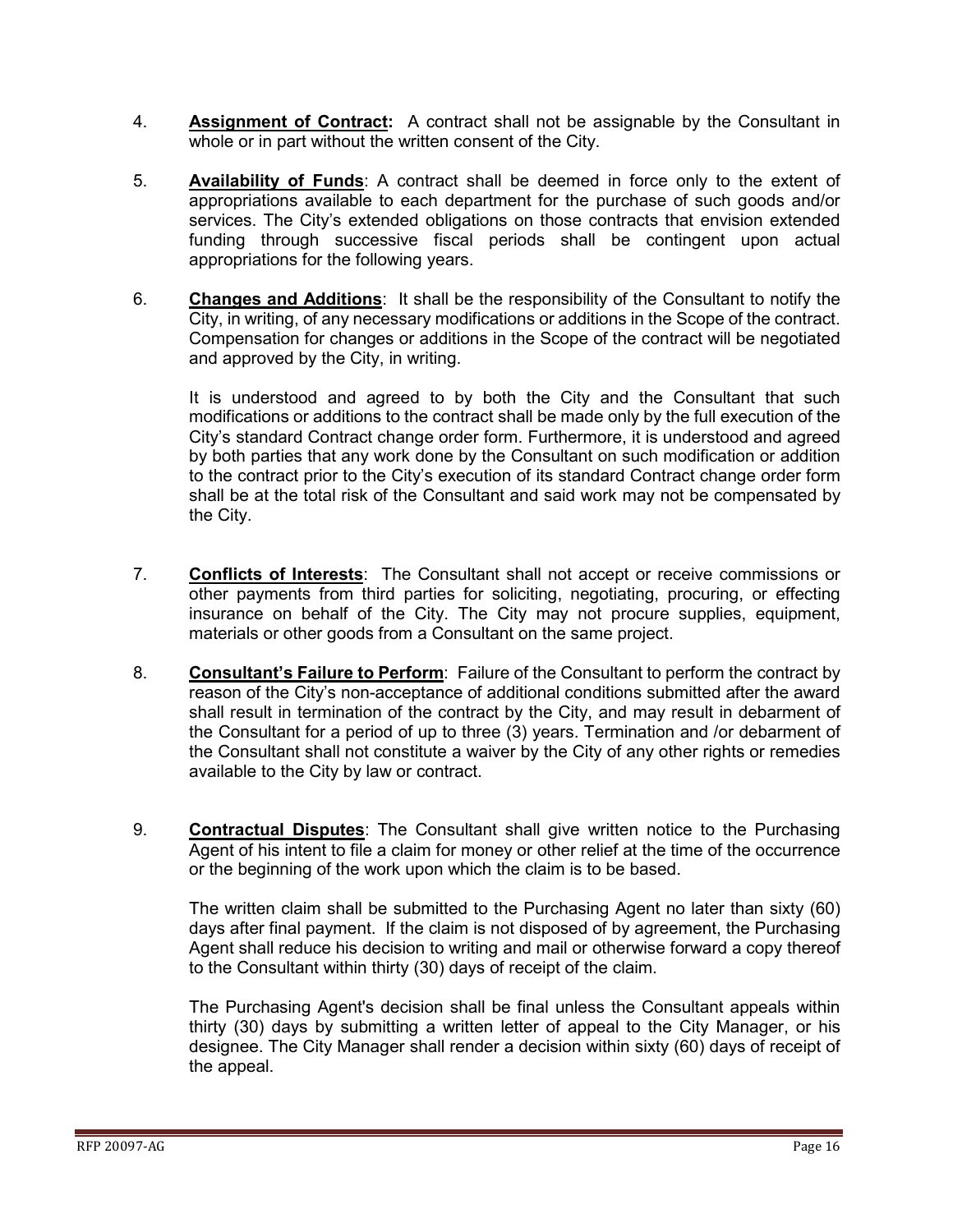- 10. **Copyright Protection**: Consultant agrees to defend and save the City, its agents, officials, and employees, harmless from liability of any nature or kind, for use of any copyright, composition, secret process, patented or unpatented invention, articles or appliances furnished or used in the performance of the contract, or which Consultant is not the patentee, assignee, or licensee, to the same extent as provided in the above paragraph.
- 11. **Default**: In event of default by Consultant, the City reserves the right to procure the goods and/or services from other sources, and hold Consultant liable for any excess cost occasioned thereby. Such actions taken by the City shall not release the Consultant from additional remedies that may be allowed by law.
- 12. **Drug-Free Workplace**: During the performance of this contract, the Consultant agrees to (1) provide a drug-free workplace for the Consultant's employees; (2) post in conspicuous place, available to employees and applicants for employment, a statement notifying employees that the unlawful manufacture, sale, distribution, dispensation, possession, or use of a controlled substance or marijuana is prohibited in the Consultant's workplace and specifying the actions that will be taken against employees for violations of such prohibition; (3) state in all solicitation or advertisement for employees placed by or on behalf of the Consultant that the Consultant maintains a drug-free workplace; and (4) include the provisions of the foregoing clauses in every subcontract or purchase order of over \$10,000, so that the provisions will be binding upon each sub-consultant or vendor.

For the purposes of this section, "drug-free workplace" means a site for the performance of work done in connection with a specific contract awarded to a Consultant, the employees of whom are prohibited from engaging in the unlawful manufacture, sale, distribution, dispensation, possession or use of any controlled substance or marijuana during the performance of the contract.

- 13. **Entire Agreement**: This contract and any additional or supplementary documents incorporated herein by reference contain all the terms and conditions agreed upon by the parties hereto, and no other agreements, oral or otherwise, regarding the subject matter of this contract or any part thereof shall have any validity or bind any of the parties hereto. The contract shall not be modified, altered, changed or amended unless in writing and signed by the parties hereto.
- 14. **Exemption from Taxes**: The City is exempt from state sales tax and federal excise tax. A tax exemption certificate indicating the City's tax exempt status will be furnished by the City upon request.
- 15. **Faith-based Organizations**: The City of Suffolk does not discriminate against faithbased organizations.
- 16. **Governing Law**: This contract shall be made, entered into, and shall be performed in the City of Suffolk, Virginia, and shall be governed by the applicable laws of the Commonwealth of Virginia without regard to its conflict of law rules. In the event of litigation concerning this the contract, the parties agree to the exclusive jurisdiction and venue of the Circuit Court of the City of Suffolk, Virginia; however, in the event that the federal court has jurisdiction over the matter, then the parties agree to the exclusive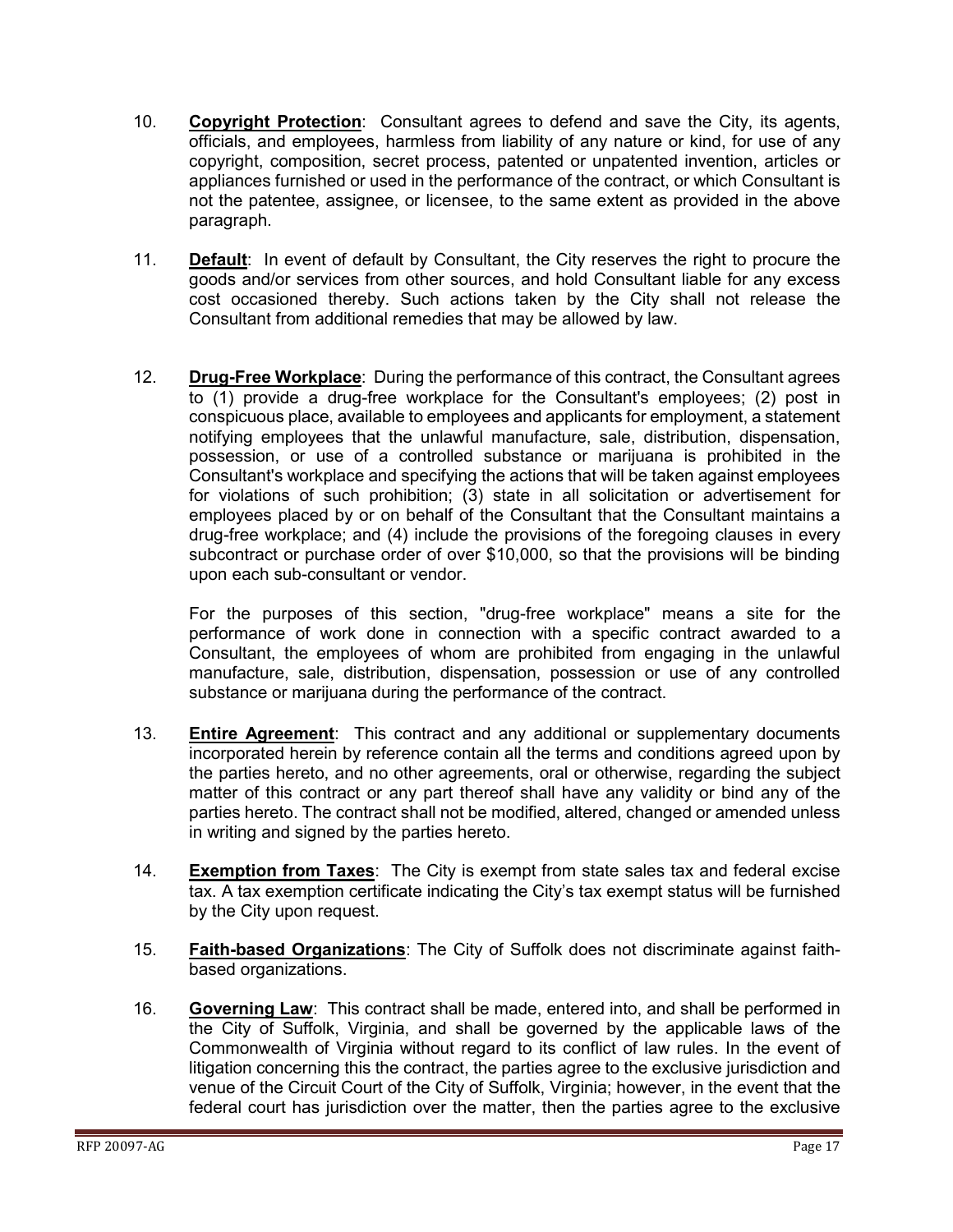jurisdiction and venue of the U.S. District Court for the Eastern District of Virginia, Norfolk Division.

The Consultant shall not cause a delay in services because of litigation pending or during litigation proceedings, except with the express, written consent of the City or written instruction/order from the Court.

- 17. **Indemnification**: Consultant shall defend and indemnify the City, and the City's employees, agents, and volunteers, from and against any and all damage claim, liability, cost, or expense (including, without limitation, attorney's fees and court costs) of every kind and nature (including, without limitation, those arising from any injury or damage to any person, property or business) incurred by or claimed against Consultant, its employees, agents, and volunteers, or incurred by or claimed against the City, the City's employees, agents, and volunteers, arising out of, or in connection with, the performance of all services hereunder by Consultant. This indemnification includes, but is not limited to, any financial or other loss, including, but not limited to, any adverse regulatory, agency or administrative sanction or civil penalties, incurred by the City due to the negligent, fraudulent or criminal acts of Consultant or any of the Consultant's officers, shareholders, employees, agents, consultants, sub-consultants, or any other person or entity acting on behalf of Consultant. Unless otherwise provided by law, the Consultant indemnification obligations hereunder shall not be limited in any way by the amount or type of damages, compensation, or benefits payable by or for Consultant under workers' compensation acts, disability benefit acts, other employee benefit acts, or benefits payable under any insurance policy. This paragraph shall survive the termination of the contract including any renewal or extension thereof.
- 18. **Independent Contractor**: The Consultant and any employees, agents, or other persons or entities acting on behalf of the Consultant shall act in an independent capacity and not as officers, employees, or agents of the City.
- 19. **Insurance**: Consultant shall procure, maintain, and provide proof of insurance coverage for injuries to persons and property damage as may arise from or in conjunction with the work performed on behalf of the City by the Consultant, his agents, representatives, employees or subcontractors. Proof of coverage as contained herein shall consist of all policies, endorsements, declaration pages, and certificates of insurance and shall be submitted fifteen (15) days prior to the commencement of work, and such coverage shall be maintained by the Consultant for the duration of the contract period; for occurrence policies. Claims made policies must extend reporting period for two (2) years after expiration date.

#### a. General Liability

Coverage shall be as broad as: Comprehensive General Liability endorsed to include Broad Form, Commercial General Liability Form including Products/Completed Operations.

Minimum Limits

\$2,000,000 General Aggregate Limit \$2,000,000 Products & Completed Operations \$1,000,000 Personal and Advertising Injury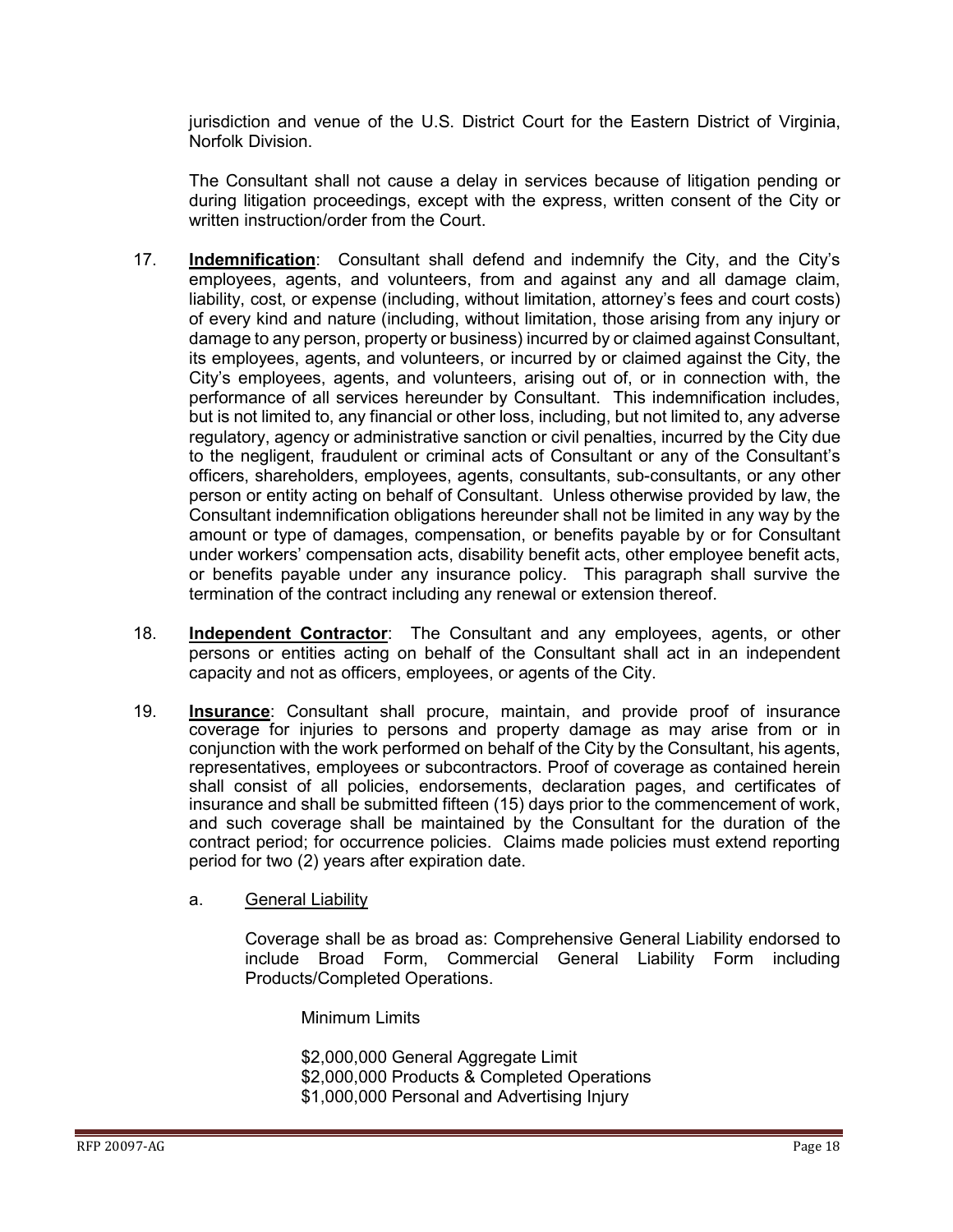- \$1,000,000 Each Occurrence Limit
- \$ 50,000 Fire Damage Limit
- \$ 5,000 Medical Expense Limit
- b. Automobile Liability

Coverage sufficient to cover all vehicles owned, used, or hired by the Consultant, his agents, representatives, employees or subcontractors.

Minimum Limits

\$1,000,000 Combined Single Limit

- \$ 5,000 Medical Expense Limit
- c. Workers' Compensation

Limits as required by the Workers' Compensation Act of Virginia. Employers Liability, \$100,000/\$500,000/\$100,000

d. Umbrella/Excess Liability

\$2,000,000 umbrella/excess liability coverage

- e. Professional Liability
	- 1. The successful Offeror shall provide the City with an Errors and Omissions Liability Policy (E&O Policy). The policy shall cover the City for all sources of liability which would be covered by the latest edition of the standard Errors and Omissions Liability Coverage Form, as filed for use in the Commonwealth of Virginia by the Insurance Services Office, without the attachment of restrictive endorsements.
	- 2. The City policy shall be endorsed to include the City's officials, officers, agents and employees as insured. The E&O Policy shall include the successful Offeror and the Offeror's subcontractors of every tier as the Offeror designated in the declarations.
	- 3. The minimum E&O Policy limits to be provided by the successful Offeror (inclusive of any amounts provided by an umbrella or excess policy) shall be \$2,000,000 per occurrence combined single limit for bodily injury liability and property damage liability or \$3,000,000 annual policy claims aggregate. The limits afforded by the E&O Policy (or umbrella or excess policy with respect to it) shall apply only to the City and City's officials, officers, agents and employees and only to claims arising out of or in connection with the work under this contract.
	- 4. Notice of Cancellation and/or Restriction The policy must be specifically endorsed to provide the City with forty-five (45) days' notice of cancellation, non-renewal, change in coverages, and/or restriction.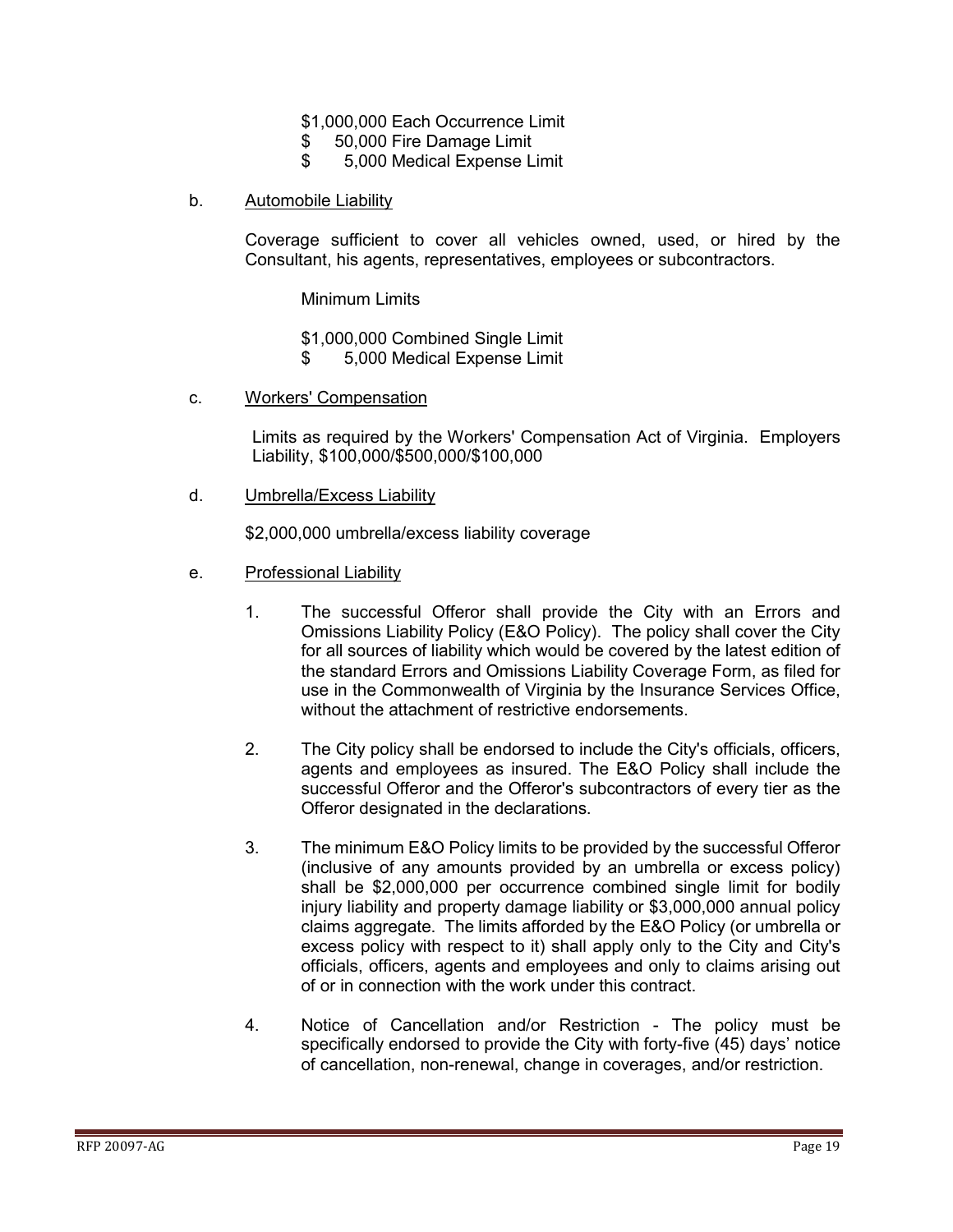#### f. Coverage Provisions

- 1. All deductibles or self-insured retention shall appear on the certificate(s).
- 2. The City of Suffolk, its officers, officials, employees, agents and volunteers shall be added as "additional insured" as their interests may appear. This provision does not apply to Professional Liability or Workers' Compensation/Employers' Liability.
- 3. The Consultant's insurance shall be primary over any applicable insurance or self-insurance maintained by the City.
- 4. Shall provide 30 days' written notice to the City before any cancellation, suspension, or void of coverage in whole or part, where such provision is reasonable.
- 5. All coverage for subcontractors of the Consultant shall be subject to all of the requirements stated herein.
- 6. Failure to comply with any reporting provisions of the policy(s) shall not affect coverage provided the City, its officers/officials, agents, employees and volunteers.
- 7. The insurer shall agree to waive all rights of subrogation against the City, its' officers/officials, agents, employees or volunteers for any act, omission or condition of premises which the parties may be held liable by reason of negligence.
- 8. The Consultant shall furnish the City certificates of insurance including endorsements affecting coverage. The certificates are to be signed by a person authorized by the insurance company(s) to bind coverage on its behalf, if executed by a broker, notarized copy of authorization to bind, or certify coverage must be attached.
- 9. All insurance shall be placed with insurers maintaining an A.M. Best rating of no less than an A:VII. If A.M. Best rating is less than A:VII, approval must be received from City's Risk Officer.

All coverage designated herein shall be as broad as the Insurance Services Office (ISO) forms filed for use with the Commonwealth of Virginia.

20. **Invoicing/Payment and Interest:** Prior to payment the Consultant shall provide their federal employer identification number. Payment to the Consultant shall be made not more than forty-five (45) days after goods or services are received; or not more the forty-five (45) days after the invoice is rendered, whichever is later.

Unless otherwise provided under the terms of this contract, interest for late payment shall not exceed one percent (1%) per month.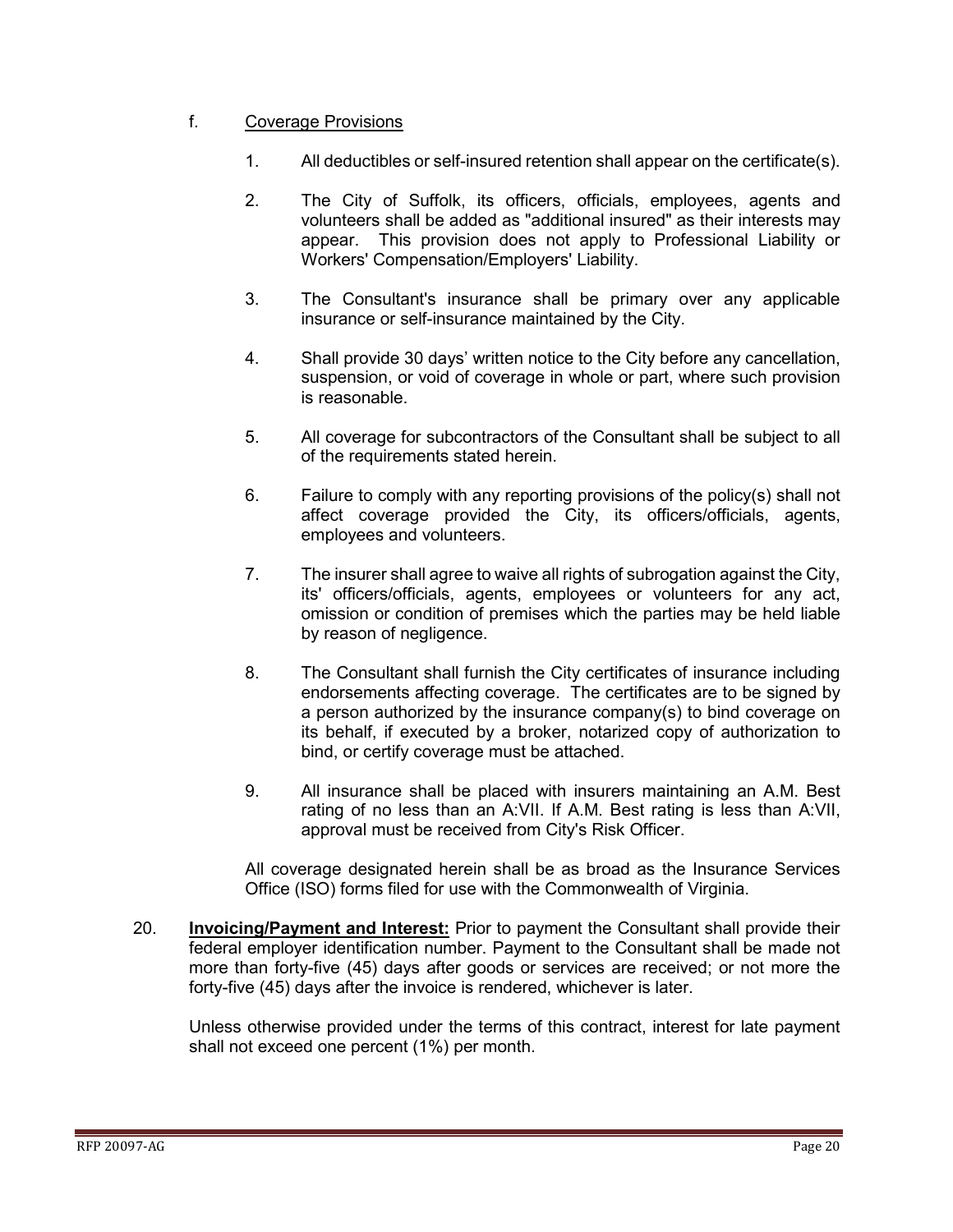The Consultant shall submit invoices on a frequency to be determined, as agreed upon by the City, for each payment requested. Such statement shall also include a detailed breakdown of all charges.

All such invoices will be paid promptly unless any items thereon are questioned, in which event payment will be withheld pending verification of the amount claimed and the validity of the claim. The Consultant shall provide complete cooperation during any such investigation.

- 21. **Laws, Regulations**: Consultant shall keep fully informed of all federal, state, and local laws, ordinances and regulations that in any manner affect the conduct of the work. Consultant shall at all times observe and comply with all such laws, ordinances and regulations.
- 22. **License Requirement**: All firms doing business in the City are required to be licensed in accordance with the City of Suffolk business license ordinance. Wholesale and retail merchants without a business location in the City of Suffolk are exempt from this requirement. Any questions concerning business licenses should be directed to the Commissioner of the Revenue's Office, telephone (757) 514-4260 or [comrev@suffolkva.us.](mailto:comrev@suffolkva.us)
- 23. **Ownership of Documents**: Any data generated, reports, specifications, blueprints, negatives or other documents prepared by the Consultant in the performance of its obligations under the resulting contract shall be the exclusive property of City of Suffolk, and all such materials shall be returned to the owner upon completion, termination, or cancellation of this contract. The Consultant shall not use, willingly allow, or cause such materials to be used for any purpose other than performance of all Consultant's obligations under the resulting contract without the prior written consent of City of Suffolk. Documents and materials developed by the Consultant under the resulting contract shall be the property of City or Suffolk; however, the Consultant may retain file copies, which cannot be used without prior written consent of the Owner. City of Suffolk agrees that the Consultant shall not be liable for any damage, loss, or injury resulting from the future use of the provided documents for other than the project specified, when the Consultant is not the firm of record.
- 24. **Payments to Subcontractors:** Within seven (7) days after receipt of amounts paid by the City for work performed by a subcontractor under this contract, the Consultant shall either:
	- a. Pay the Subcontractor for the proportionate share of the total payment received from the City attributable to the work performed by the Subcontractor under this contract; or
	- b. Notify the City and Subcontractor, in writing, of his intention to withhold all or a part of the Subcontractor's payment and the reason for non- payment.

The Consultant shall pay interest to the Subcontractor on all amounts owed that remain unpaid beyond the seven-day period except for amounts withheld as allowed in item b. above.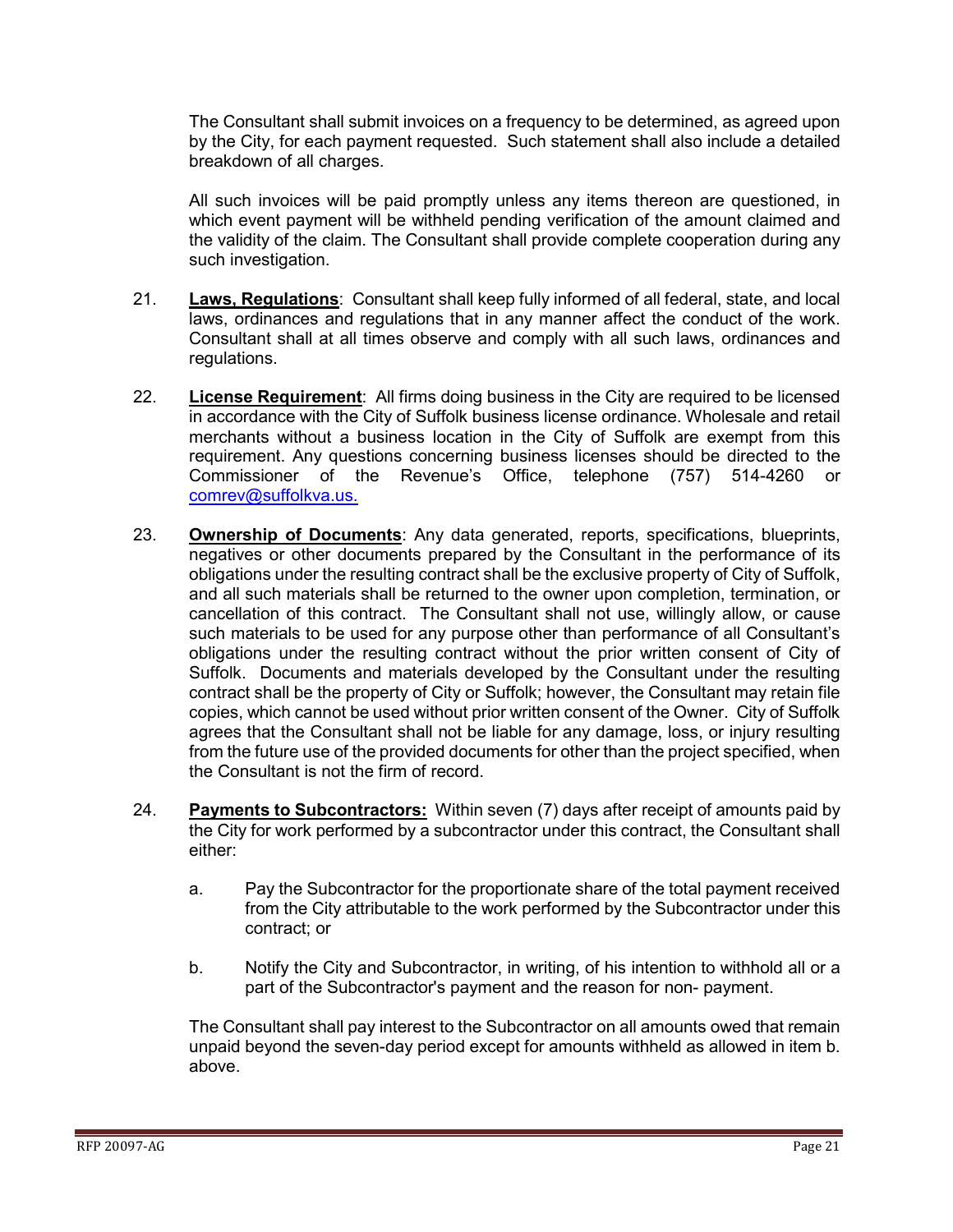Unless otherwise provided under the terms of this contract, interest shall accrue at the rate of one percent per month.

The Consultant shall include in each of its subcontracts a provision requiring each Subcontractor to include or otherwise be subject to the same payment and interest requirements as set forth above with respect to each lower-tier subcontractor.

The Consultant's obligation to pay an interest charge to a subcontractor pursuant to this provision may not be construed to be an obligation of the City.

- 25. **Records and Inspection**: The Consultant shall maintain full and accurate records with respect to all matters covered under this contract, including, without limitation, accounting records, written policies, procedures, time records, telephone records, and any other supporting evidence used to memorialize, reflect, and substantiate charges or fees related to this contract. The Consultant's records shall be open to inspection and subject to audit and/or reproduction, during normal working hours, by the City and its employees, agents or authorized representatives after giving at least three (3) days' notice to the Consultant by the City. The City shall have access to such records from the effective date of this contract, for the duration of the contract, and for five (5) years after the date of final payment by the City to the Consultant pursuant to this contract or any renewal or extension of this contract. The City's employees, agents or authorized representatives shall have access to the Consultant's facilities, shall have access to all necessary records and shall be provided adequate and appropriate work space, in order to conduct audits. All records and information generated under the contract shall be property of the City, whether retained by the City or the Consultant. The Consultant shall not make any other use of this information, expect to provide service to the City under the contract, unless specifically authorized by the City in writing.
- 26. **Responsibility of Consultant**: The Consultant shall, without additional costs or fee to the City, correct or revise any errors or deficiencies in his performance. Neither the City's review, approval or acceptance of, nor payment for any of the services required under this Contract shall be deemed a waiver of rights by the City, and the Consultant shall remain liable to the City for all costs which are incurred by the City as a result of the Consultant's negligent performance of any of the services furnished under the contract.
- 27. **Rights and Remedies Not Waived**: In no event shall the making by the City of any payment to the Consultant, or the waiver by the City of any provision under this contract including any obligation of the Consultant, constitute or be construed as a waiver by the City of any other provision, obligation, breach of covenant, or any default which may exist under this contract on the part of the Consultant, and the making of any such payment by the City while any such breach or default exists shall not impair or prejudice any right or remedies available to the City.
- 28. **Safety**: All Consultants and sub-contractors performing services for the City are required and shall comply with all Occupational Safety and Health Administration (OSHA), State and City Safety and Occupational Health Standards and any other applicable rules and regulations. Also all Consultants and sub-consultants shall be held responsible for the safety of their employees and any unsafe acts or conditions that may cause injury or damage to any persons or property within and around the work site area under this contract.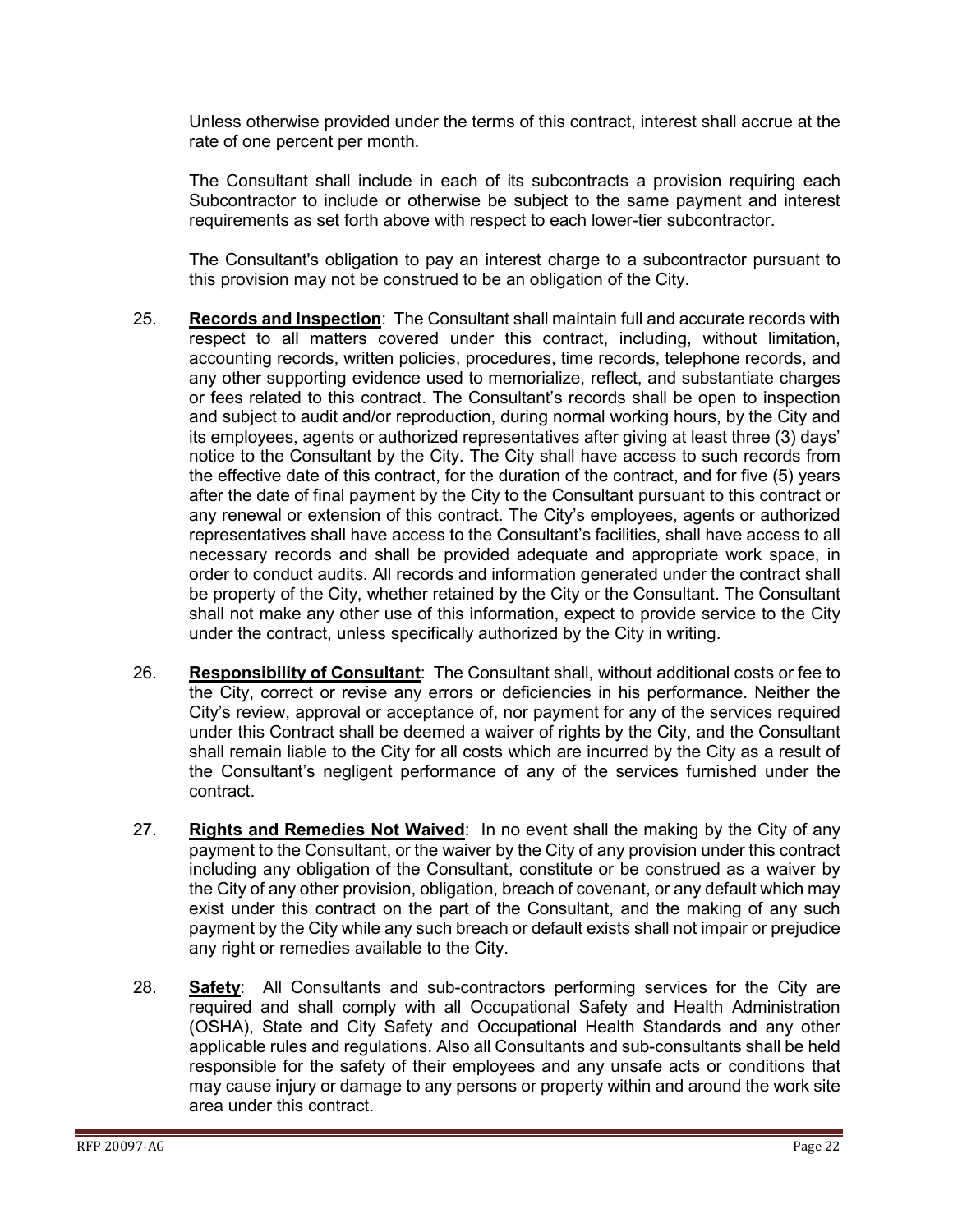- 29. **Scheduling and Delays**: The parties to any contract resultant of this solicitation acknowledge that all or part of the work to be performed hereunder may be delayed and extended at the option of the City. Such delays may be caused by delays, denials and modifications of the various state or federal permits, or for other reasons. The City shall not be required to pay any of the Consultant's direct or indirect costs, or claims for compensation, extended overhead, or other damage or consequential damages arising out of or related to any delays or interruptions required or ordered by the City. If the City delays a task order for any reason for a continuous period of ninety (90) days or more, the City and Consultant will negotiate a mutually agreeable adjustment to the Consultant's fee.
- 30. **Severability**: If any provision of the contract or the application thereof to any person or circumstances shall to any extent be invalid or unenforceable, the remainder of the contract, or the application of such provision to persons or circumstances other than those which it is invalid or unenforceable, shall not be affect hereby, and each provision of the contract shall be valid and enforced to the full extent permitted by law.
- 31. **Submissions:** All project correspondence, design/review documents, reports, etc. prepared by the Consultant shall be distributed to the City's Project Manager for each task in the format and number of copies as directed by the task statement of work.

Within thirty (30) days of project completion, the Consultant shall prepare and submit a Project Completion Report with project closeout documents and submit to the City's Project Manager.

34. **Termination for Cause**: In the event that the Consultant shall for any reason or through any cause be in default of the terms of this contract, the City may give Consultant written notice of such default by certified mail/return receipt requested at the address set forth in Consultant's Proposal or as provided in this contract.

Unless otherwise provided, Consultant shall have ten (10) days from the date such notice is mailed in which to cure the default. Upon failure of Consultant to cure the default, the City may immediately cancel and terminate this contract as of the mailing date of the default notice.

Upon termination, Consultant shall withdraw its personnel and equipment, cease performance of any further work under the contract, and turn over to the City any work in process for which payment has been made. In the event of violations of law, safety or health standards and regulations, this contract may be immediately cancelled and terminated by the City and provisions herein with respect to opportunity to cure default shall not be applicable.

35. **Termination for Convenience**: The City may at any time, and for any reason, terminate this contract by written notice to the Consultant specifying the termination date, which shall be not less than thirty (30) days from the date such notice is mailed.

Notice shall be given to Consultant by certified mail/return receipt requested at the address set forth in Consultant's Proposal or as provided in this contract. In the event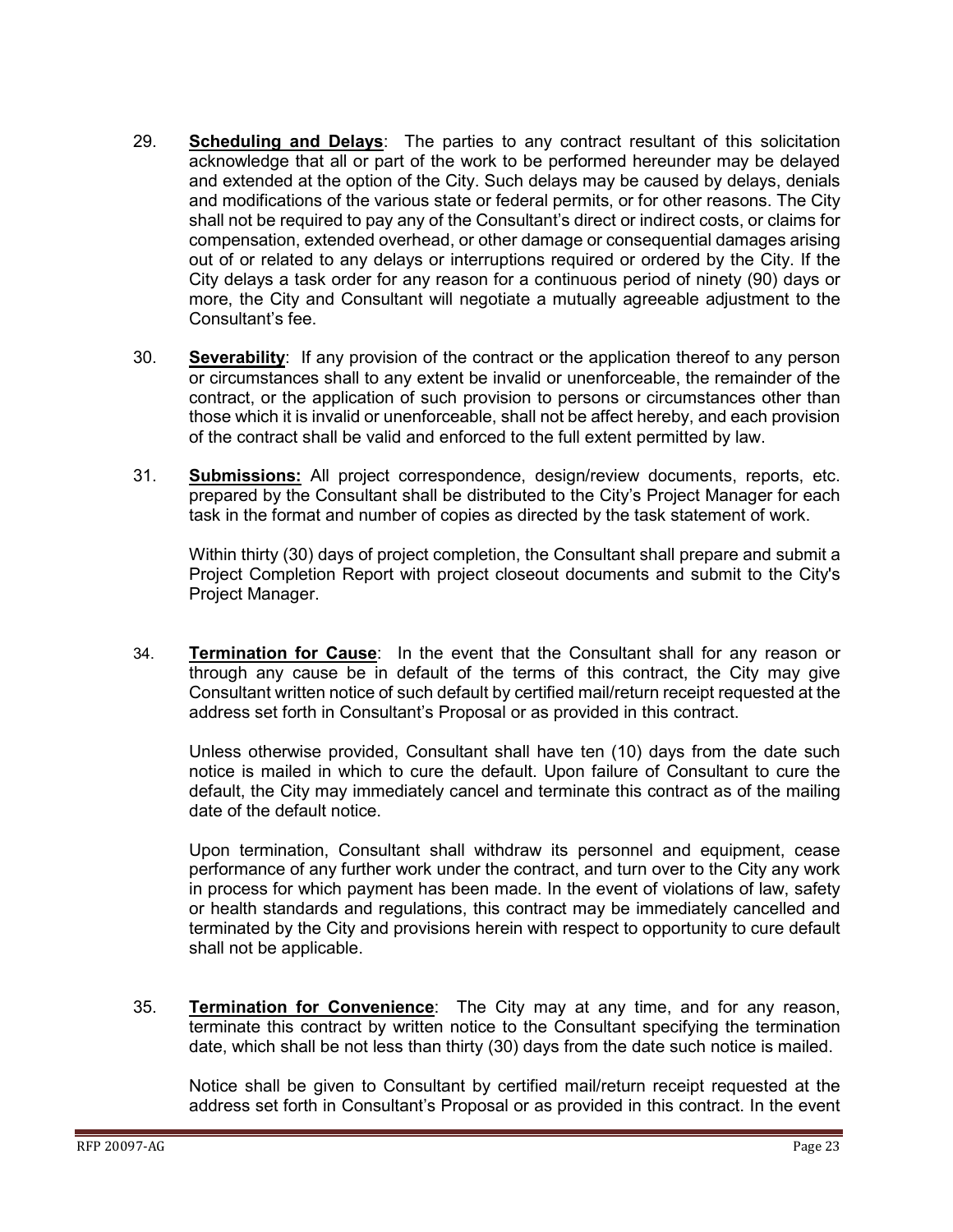of such termination, the Consultant shall be paid such amount as shall compensate the Consultant for the work satisfactorily completed, and accepted by the City, at the time of termination. If the City terminates this Consultant, Consultant shall withdraw its personnel and equipment, cease performance of any further work under this Consultant, and turn over to the City any work completed or in process for which payment has been made.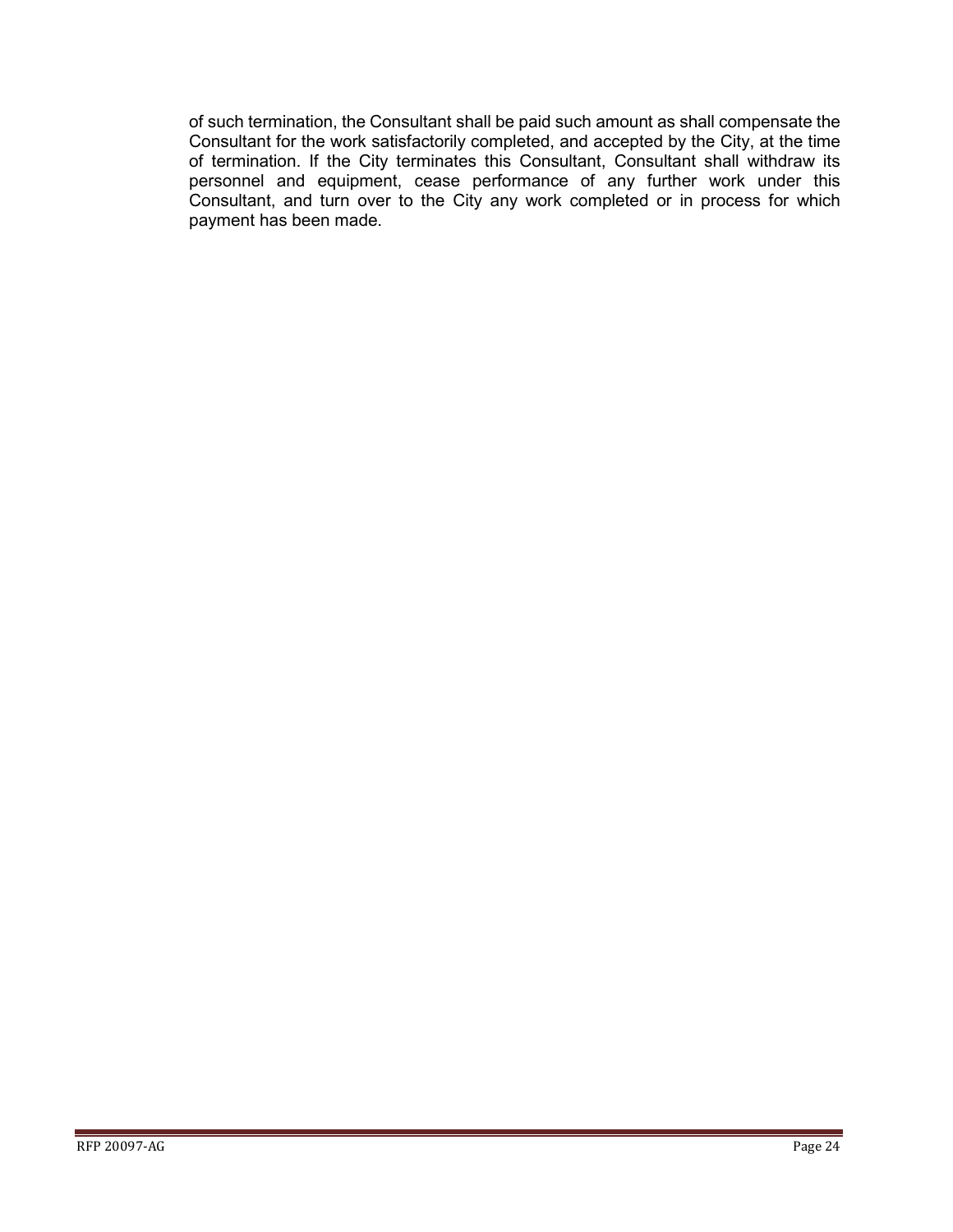# **SIGNATURE SHEET**

#### (Submit with Proposal)

<span id="page-24-0"></span>My signature certifies that the proposal as submitted complies with all Terms and Conditions as set forth.

My signature also certifies that the accompanying proposal is not the result of, or affected by, any unlawful act of collusion with another person or company engaged in the same line of business or commerce, or any act of fraud punishable under Title 18.2, Chapter 12, Article 1.1 of the Code of Virginia, 1950, as amended. Furthermore, I understand that fraud and unlawful collusion are crimes under the Virginia Governmental Frauds Act, the Virginia Government Bid Rigging Act, and Virginia Antitrust Act, and Federal Law, and can result in fines, prison sentences, and civil damage awards.

My signature also certifies that this firm has no business or personal relationships with any other companies or persons that could be considered as a conflict of interest or potential conflict of interest to the City of Suffolk and that there are no principals, officers, agents, employees, or representatives of this firm that have any business or personal relationships with any other companies or persons that could be considered as a conflict of interest or a potential conflict of interest to the City of Suffolk, pertaining to any and all work or services to be performed as a result of this request and any resulting contract with the City of Suffolk.

I hereby certify that I am authorized to sign as a Representative for the Firm:

| Federal ID No.: Management Control of Tederal ID No.: | Telephone No. | Fax No._______________          |  |  |
|-------------------------------------------------------|---------------|---------------------------------|--|--|
|                                                       |               | Title:_________________________ |  |  |
|                                                       |               |                                 |  |  |
| Signature:                                            |               |                                 |  |  |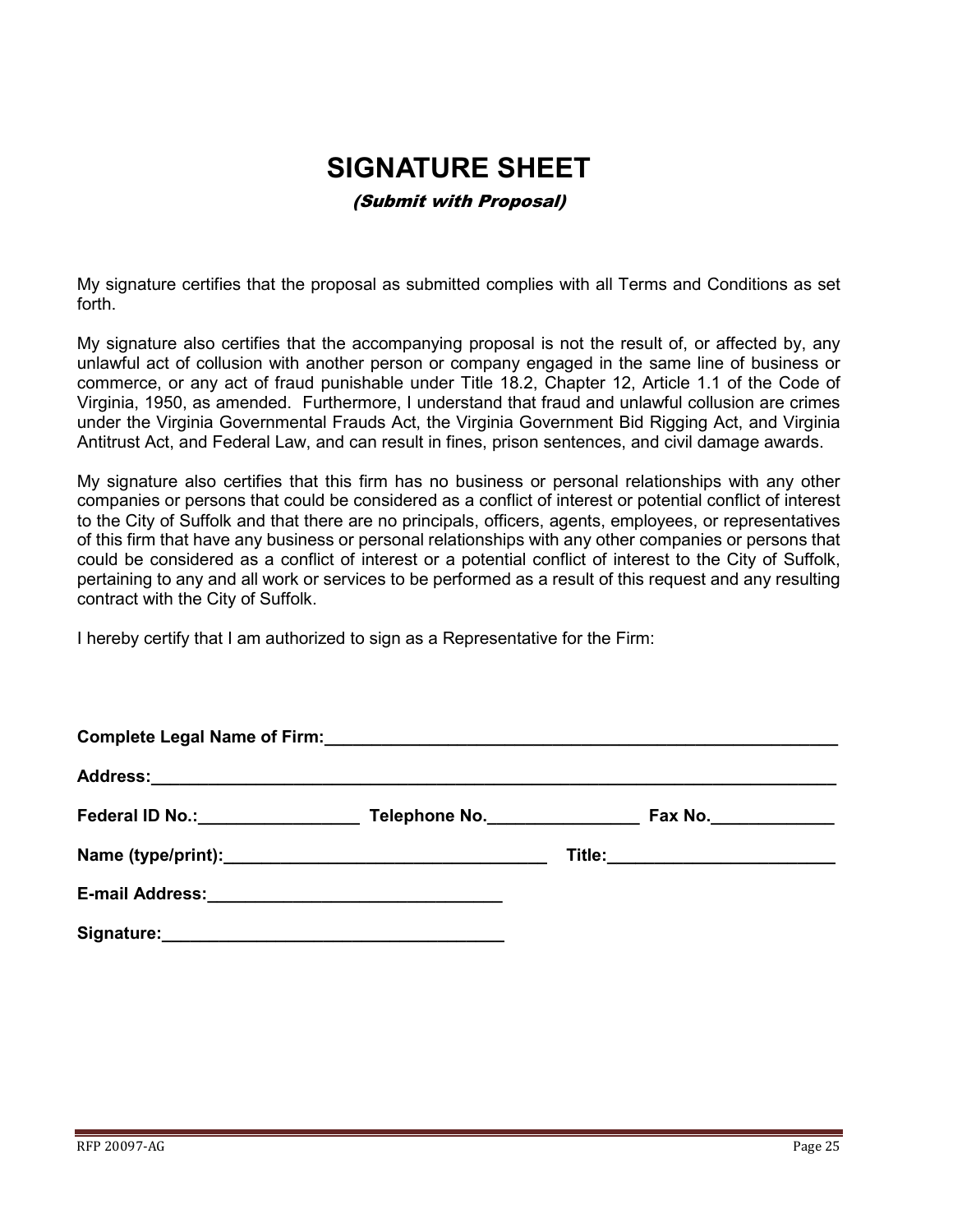## <span id="page-25-0"></span>**PROPRIETARY/CONFIDENTIAL INFORMATION IDENTIFICATION RFP #20097-AG**

#### Name of Firm/Offeror:

Trade secrets or proprietary information submitted by an offeror shall not be subject to public disclosure under the Virginia Freedom of Information Act; however, the offeror must invoke the protections of §2.2-4342F of the Code of Virginia, in writing, either before or at the time the data or other material is submitted. The written notice must specifically identify the data or materials to be protected, including the section of the proposal in which it is contained, as well as the page number(s), and state the reasons why protection is necessary. The proprietary or trade secret material submitted must be identified by some distinct method such as highlighting or underlining and must indicate only the specific words, figures, or paragraphs that constitute a trade secret or proprietary information. In addition, a summary of proprietary information provided shall be submitted on this form. he designation of an entire proposal document, line item prices, and/or total proposal prices as proprietary or trade secrets is not acceptable. If, after being given reasonable time, the offeror refuses to withdraw such a classification designation, the proposal will be rejected.

| SECTION/TITLE | PAGE<br>NUMBER(S) | REASON(S) FOR WITHHOLDING FROM<br>DISCLOSURE |
|---------------|-------------------|----------------------------------------------|
|               |                   |                                              |
|               |                   |                                              |
|               |                   |                                              |
|               |                   |                                              |
|               |                   |                                              |
|               |                   |                                              |
|               |                   |                                              |
|               |                   |                                              |
|               |                   |                                              |
|               |                   |                                              |
|               |                   |                                              |
|               |                   |                                              |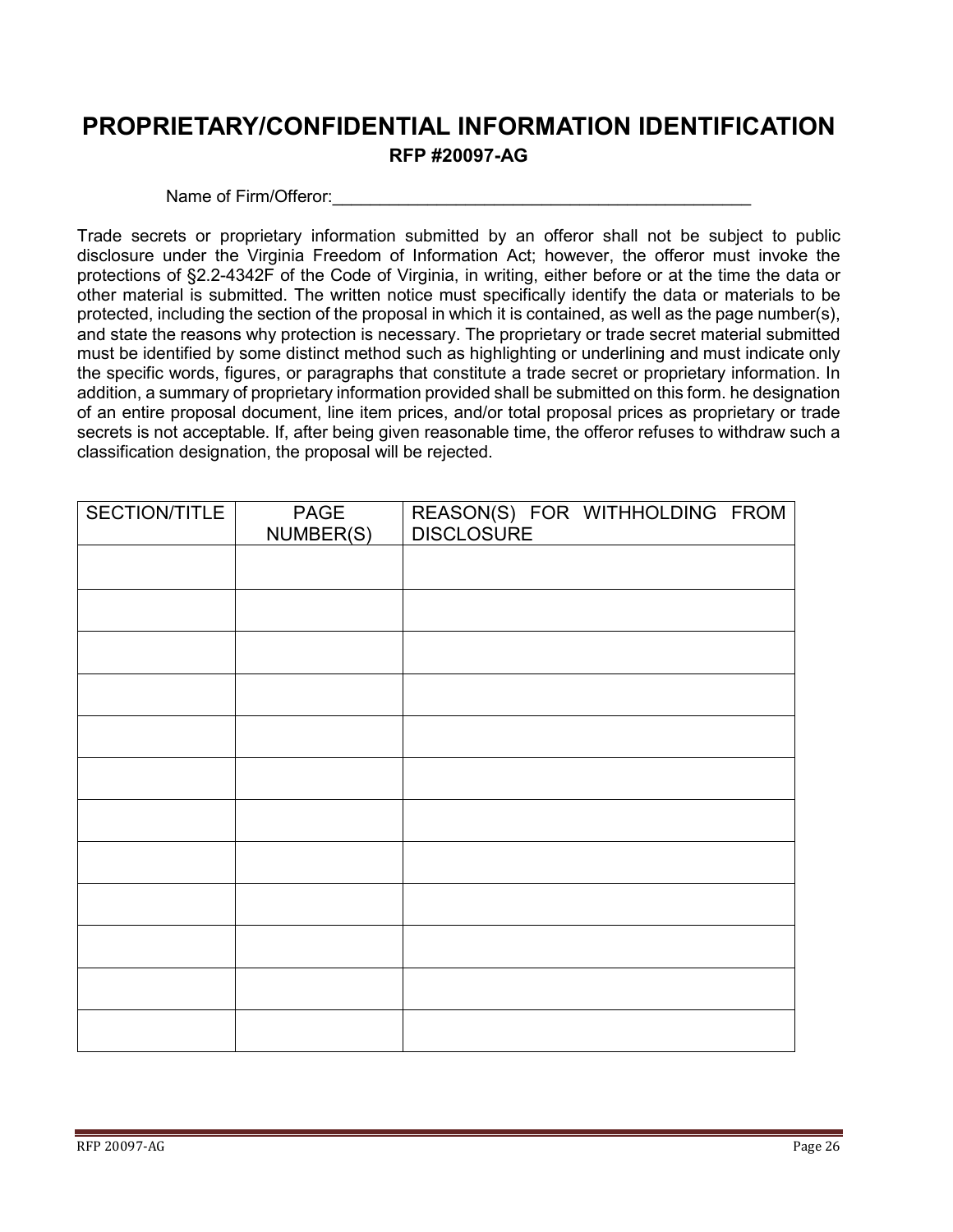#### **ANTICOLLUSION/NONDISCRIMINATION/DRUG FREE WORKPLACE CLAUSES**

#### <span id="page-26-0"></span>**ANTICOLLUSION CLAUSE:**

IN THE PREPARATION AND SUBMISSION OF THIS BID, SAID BIDDER DID NOT EITHER DIRECTLY OR INDIRECTLY ENTER INTO ANY COMBINATION OR ARRANGEMENT WITH ANY PERSON, FIRM OR CORPORATION, OR ENTER INTO ANY AGREEMENT, PARTICIPATE IN ANY COLLUSION, OR OTHERWISE TAKE ANY ACTION IN THE RESTRAINT OF FREE, COMPETITIVE BIDDING IN VIOLATION OF THE SHERMAN ACT (15 U.S.C. SECTION 1), SECTIONS 59.1-9.1 THROUGH 59.1-9.17 OR SECTIONS 59.1-68.6 THROUGH 59.1-68.8 OF THE CODE OF VIRGINIA.

THE UNDERSIGNED BIDDER HEREBY CERTIFIES THAT THIS AGREEMENT, OR ANY CLAIMS RESULTING THEREFROM, IS NOT THE RESULT OF, OR AFFECTED BY, ANY ACT OF COLLUSION WITH, OR ANY ACT OF, ANOTHER PERSON OR PERSONS, FIRM OR CORPORATION ENGAGED IN THE SAME LINE OF BUSINESS OR COMMERCE; AND, THAT NO PERSON ACTING FOR, OR EMPLOYED BY, THE CITY OF SUFFOLK HAS AN INTEREST IN, OR IS CONCERNED WITH, THIS BID; AND, THAT NO PERSON OR PERSONS, FIRM OR CORPORATION OTHER THAN THE UNDERSIGNED, HAVE, OR ARE, INTERESTED IN THIS BID.

#### **DRUG-FREE WORKPLACE:**

DURING THE PERFORMANCE OF THIS CONTRACT, THE CONTRACTOR AGREES TO (I) PROVIDE A DRUG-FREE WORKPLACE FOR THE CONTRACTOR'S EMPLOYEES; (II) POST IN CONSPICUOUS PLACES, AVAILABLE TO EMPLOYEES AND APPLICANTS FOR EMPLOYMENT, A STATEMENT NOTIFYING EMPLOYEES THAT THE UNLAWFUL MANUFACTURE, SALE, DISTRIBUTION, DISPENSATION, POSSESSION, OR USE OF A CONTROLLED SUBSTANCE OR MARIJUANA IS PROHIBITED IN THE CONTRACTOR'S WORKPLACE AND SPECIFYING THE ACTIONS THAT WILL BE TAKEN AGAINST EMPLOYEES FOR VIOLATIONS OF SUCH PROHIBITION; (III) STATE IN ALL SOLICITATIONS OR ADVERTISEMENTS FOR EMPLOYEES PLACED BY OR ON BEHALF OF THE CONTRACTOR THAT THE CONTRACTOR MAINTAINS A DRUG-FREE WORKPLACE; AND (IV) INCLUDE THE PROVISIONS OF THE FOREGOING SECTIONS I, II, AND III IN EVERY SUBCONTRACT OR PURCHASE ORDER OF OVER \$10,000, SO THAT THE PROVISIONS WILL BE BINDING UPON EACH SUBCONTRACTOR OR VENDOR.

FOR THE PURPOSE OF THIS SECTION, "DRUG-FREE WORKPLACE" MEANS A SITE FOR THE PERFORMANCE OR WORK DONE IN CONNECTION WITH A SPECIFIC CONTRACT AWARDED TO A CONTRACTOR IN ACCORDANCE WITH THIS CHAPTER, THE EMPLOYEES OF WHOM ARE PROHIBITED FROM ENGAGING IN THE UNLAWFUL MANUFACTURE, SALE, DISTRIBUTION, DISPENSATION, POSSESSION OR USE OF ANY CONTROLLED SUBSTANCE OR MARIJUANA DURING THE PERFORMANCE OF THE CONTRACT.

#### **NONDISCRIMINATION CLAUSE:**

- 1. EMPLOYMENT DISCRIMINATION BY BIDDER SHALL BE PROHIBITED.<br>2. DURING THE PERFORMANCE OF THIS CONTRACT. THE SUCCESSEL
	- 2. DURING THE PERFORMANCE OF THIS CONTRACT, THE SUCCESSFUL BIDDER SHALL AGREE AS FOLLOWS:
		- A. THE BIDDER, WILL NOT DISCRIMINATE AGAINST ANY EMPLOYEE OR APPLICANT FOR EMPLOYMENT BECAUSE OF RACE, RELIGION, COLOR, SEX, NATIONAL ORIGIN, AGE, DISABILITY, OR ANY OTHER BASIS PROHIBITED BY STATE LAW RELATING TO DISCRIMINATION IN EMPLOYMENT, EXCEPT WHERE THERE IS A BONA FIDE OCCUPATIONAL QUALIFICATION/CONSIDERATION REASONABLY NECESSARY TO THE NORMAL OPERATION OF THE BIDDER. THE BIDDER AGREES TO POST IN CONSPICUOUS PLACES, AVAILABLE TO EMPLOYEES AND APPLICANTS FOR EMPLOYMENT, NOTICES SETTING FORTH THE PROVISIONS OF THIS NONDISCRIMINATION CLAUSE.
		- B. THE BIDDER, IN ALL SOLICITATIONS OR ADVERTISEMENTS FOR EMPLOYEES PLACED ON BEHALF OF THE BIDDER, WILL STATE THAT SUCH BIDDER IS AN EQUAL OPPORTUNITY EMPLOYER.<br>C. NOTICES ADVERTISEMENTS AND SOLICITATIONS PLACED IN ACCORDANCE WITH E
		- **C.** NOTICES, ADVERTISEMENTS, AND SOLICITATIONS PLACED IN ACCORDANCE WITH FEDERAL LAW, RULE OR REGULATION SHALL BE DEEMED SUFFICIENT FOR THE PURPOSE OF MEETING THE REQUIREMENTS OF THIS SECTION.
		- D. BIDDER WILL INCLUDE THE PROVISIONS OF THE FOREGOING SECTIONS A, B, AND C IN EVERY SUBCONTRACT OR PURCHASE ORDER OF OVER \$10,000, SO THAT THE PROVISIONS WILL BE BINDING UPON EACH SUBCONTRACTOR OR VENDOR.

| Name and Address of Bidder:                                                                                                                                                                                                                                             | Date:                                     |
|-------------------------------------------------------------------------------------------------------------------------------------------------------------------------------------------------------------------------------------------------------------------------|-------------------------------------------|
|                                                                                                                                                                                                                                                                         | By:                                       |
|                                                                                                                                                                                                                                                                         | Signature In Ink                          |
|                                                                                                                                                                                                                                                                         |                                           |
|                                                                                                                                                                                                                                                                         | <b>Printed Name</b>                       |
| Telephone Number:                                                                                                                                                                                                                                                       |                                           |
| Fax Phone Number: (                                                                                                                                                                                                                                                     | Title                                     |
| FIN/SSN#:                                                                                                                                                                                                                                                               |                                           |
| Is your firm a "minority" business? $\Box$ Yes $\Box$ No<br>If yes, please indicate the "minority" classification below:<br>□ American Indian □ Eskimo □ Asian American<br>$\Box$ African American $\Box$ Hispanic American<br>$\Box$ Aleut<br>□ Other; Please Explain: |                                           |
| Is your firm Woman Owned? □ Yes □ No                                                                                                                                                                                                                                    | Is your firm a Small Business? □ Yes □ No |